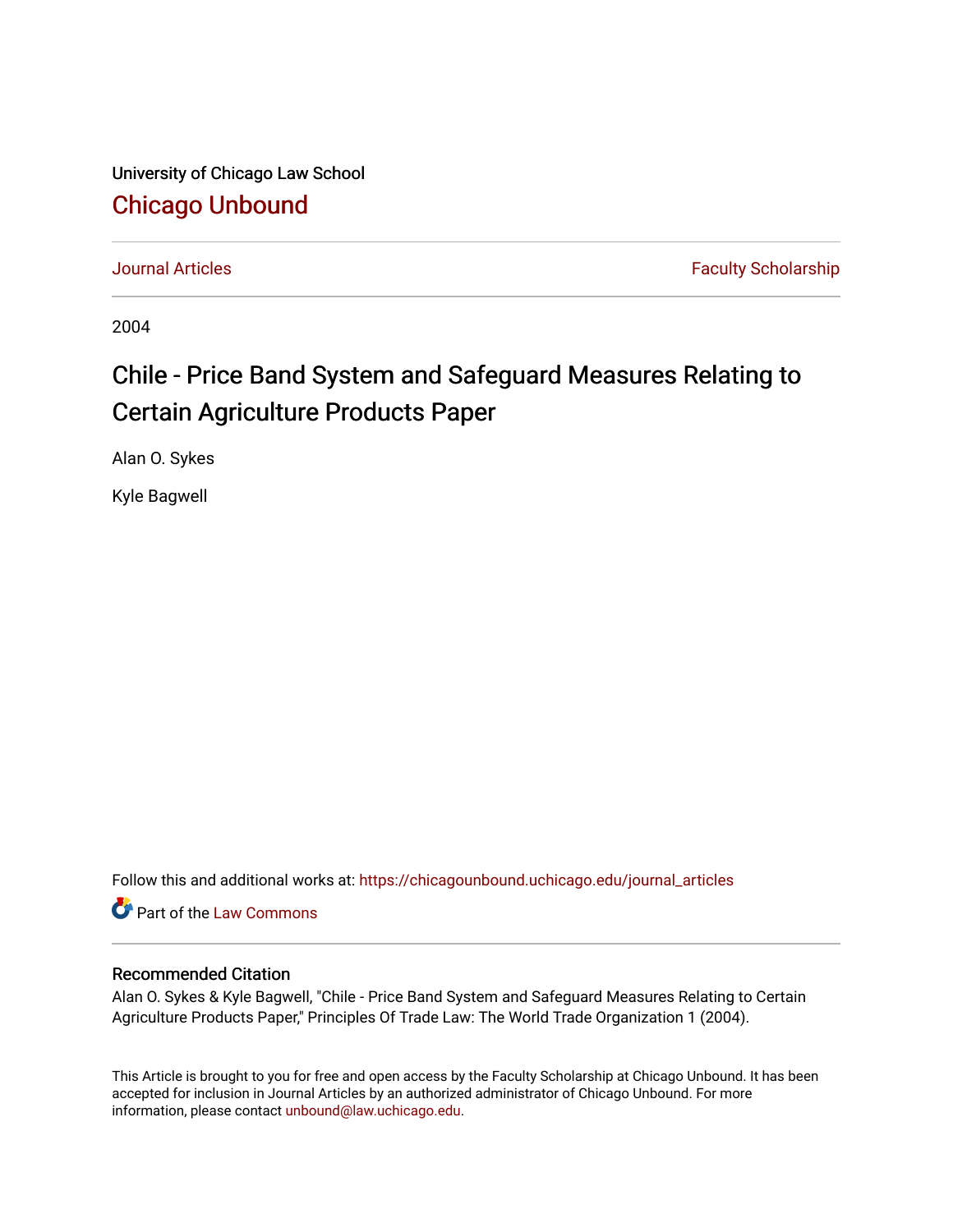# Chile **--** Price Band System and Safeguard Measures Relating to Certain Agricultural Products

**Kyle** Bagwell Columbia University

**&**

Alan **0.** Sykes University of Chicago

# **January 2004 (draft)**

### **1.** Introduction

This paper addresses the dispute brought to the World Trade Organization (WTO) **by** Argentina concerning certain Chilean measures affecting the importation of wheat, wheat flour, oil seeds. edible vegetable oils and sugar. The complaint **by** Argentina challenged two types of policies - **a** "price band system" that was applicable to Ibur of those product categories, and safeguards measures that wcrc applicable to **dtrc** of them. The WTO panel ruled in favor of Argentina on both sets of measures.' **It** found that the price band system violated Article IV of the Agriculture Agreement and Article **11** of **GAiT** 1994. The safeguards measures, according to tile panel, violated various provisions of the Safeguards Agreement, as well as Article XIX of GATT 1994. Chile elected not to appeal the panel ruling regarding the safeguards measures, but did appeal the adverse finding as to the price band system. The Appellate Body subsequently affirmed in substantial part the finding that the price band system violated Article 4 of the Agriculture Agreement, but reversed the finding of a violation under Article **1I** of **GATT** 1994.1 Chile

**<sup>&#</sup>x27;Chile --** Price Band System and Safeguard Measures Relating **to** Certain Agricultural Products, Report or **the** Panel. WTIDS207/R **(May 3,** 2002)(hereafter Panel Rep.).

<sup>2</sup> Chile **--** Price Band System and Safeguard Measures Relating to Certain Agricultural Products, Report of the Appellate Body, AB-2002-2, WT/DS207/R (September 22, 2002)(hereaftcr AB Rep.).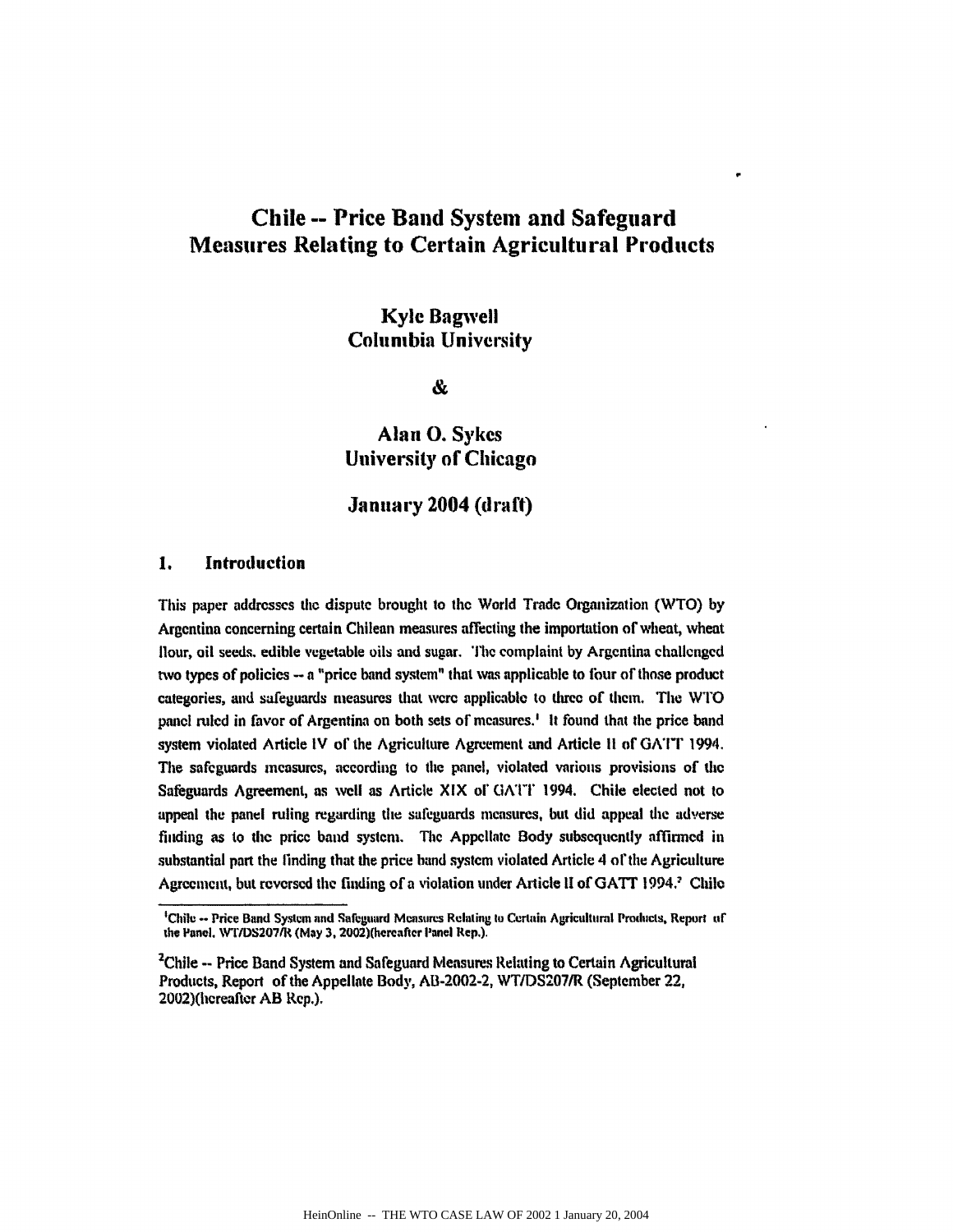has since indicated an intention to comply with the ruling, and an arbitration pursuant to Article **21.3** of the **DSU** has determined that the reasonahle period of time for compliance **will** expire on December **23, 2003.**

Because tie issues raised **by** Argentina regarding the safeguards measures have for the most part surfaced in other cases that **deal** with them in greater detail, and because Chile did not appeal the panel's lindings **on** these issues, we will not address them here. Instead, we focus on the issues before the Appellate Body, devoting careful attention to the treatment of the price band system, and very brief attention to **some** general procedural issues.

The price band issue has reasonably broad significance for three reasons. First, price band systems, which aim to reduce the volatility of agricultural prices, **are** maintained **by** a number of WTO members. Indeed, **the** complaining nation in the case **-** Argentina **-** maintains a price band system of its own for sugar imports.<sup>3</sup> Second, a resolution of the quiestion as to the legality of the price band system implicates the broader question of what agricultural measures **were** required to **be** "tarillied" under the Uruguay Round Agreements. As shall **be** seen **below,** Chile's ultimate **defeat** before the Appellate Body rested on the proposition that its price band system should have been converted into an "ordinary customs duty" as the end of the Uruguay Round. Third, and perhaps most interesting from **an** economic perspective, the case raises the question of what constraints **apply** to **WTO** members that wish to vary their tariIf rates over **time** below their bound levels. The Chilean price band system, as amended, ensured that any additional tariffs required **by the** price **band** would not cause the total tarilron any imported good to exceed the applicable tariff binding. Nevertheless, **the** system was condemned because the **way** in which it was administered made it sufficiently "similar" to measures that **had** been required to **be** "tariffied."

We proceed in the conventional fashion, laying out the **legal** issues and arguments **in** Section 2. Section 3 oilers **a** critical analysis of the case from a law and economics perspective.

<sup>&#</sup>x27;See **Raj** Bhala **&** David Guntz. **WTO** Case Review 2002, 20 Ariz. **J.** Int'l L. 143, **255 (2003).**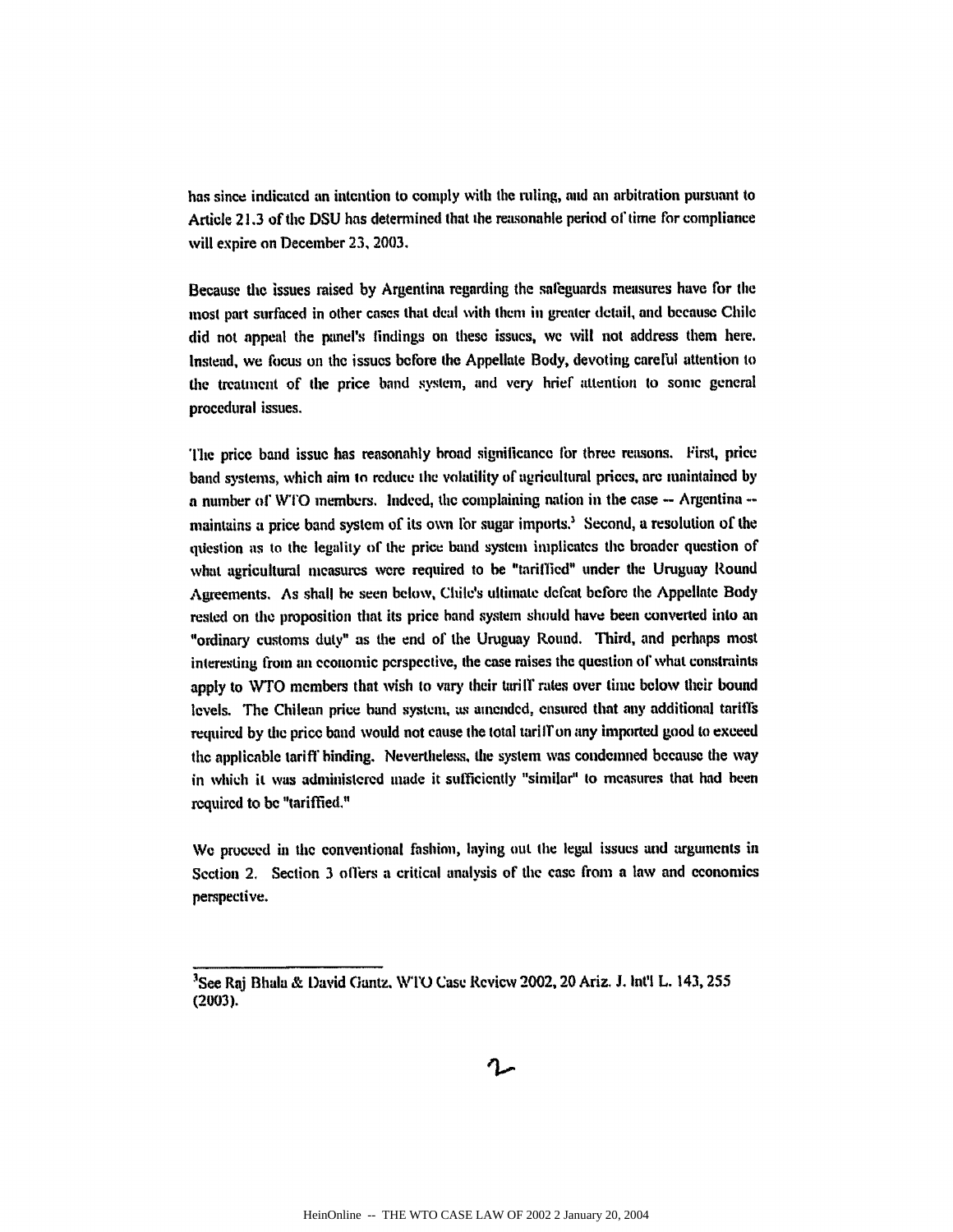#### 2. Factual and **Legal** Issues

#### 2.1 Description **of** the Price Band System

**The** stated objcctive of **the** price band system was to "ensure **a** reasonable margin of fluctuation of'domestic wheat, oil-seed, **edible** vegetable oil and sugar prices in relation to the international prices for such products."' To this end, Chile employed **a** somewhat convoluted procedure.

The price band itself was established annually. Depending on the product, either five or ten years of data would **be** gathered on the monthly average prices of the product in the "most relevant markets" abroad.<sup>5</sup> The edible vegetable oil price was apparently FOB Chicago Exchange, for example, while the wheat price was that of Hard Red Winter No. 2 FOB Gulf (Kansas Exchange)." These prices were adjusted **fbr** inflation, and then arrayed in ascending order. The highest 25 percent and lowest 25 percent of these average prices **(35** percent in the case of sugar) were then discarded. From **the** remaining prices, the highest and the lowest for each product would be selected. Ordinary tariffs, transport, insurance and related costs vver then added to these high and **low** prices, thus yielding a delivered price to Chile. These adjusted prices then becane the annual price band for each product.

The process **of** establishing the price band was not transparent. There was apparently no published information indicating which foreign markets were the "relevant" ones or how they were selected. Likewise, no published information specified exactly which product prices would **be** used (soybean oil prices or sunflowerseed oil prices in the case of edible vegetable oils, for example). and no published source provided the basis for the various adjustments used to convert **from FOB** to delivered prices.<sup>7</sup>

**6 AB 18.**

**7 See** Panel Rep. 7.44.

 $\Delta \sim 1.4$  and

and the state of

<sup>&</sup>quot;AB Rep. **11.**

**<sup>5</sup> AB** Rep. n. **15.**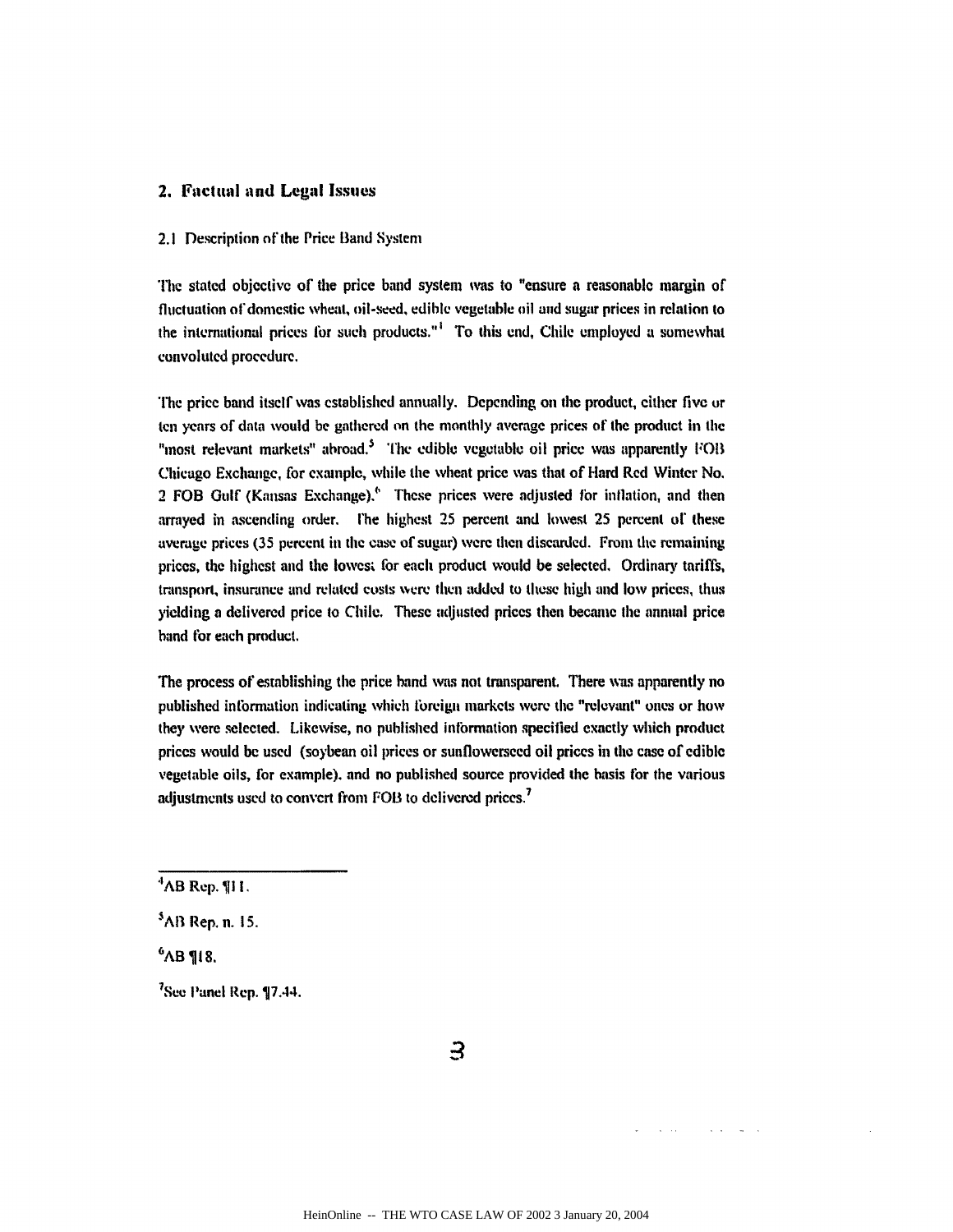Once the price band was established, it remained to compute the applicable duty on each shipment at the border. Interestingly, the actual transaction prices of products entering Chile were not employed, Rather, for each product, Chile would select **a** weekly "reference price." That price would he the **lowest FOB** price observed in any foreign "market of concern" during the week in which the shipment left its home market. Once again, it was not clear how the "markets of concern" were selected, or precisely which prices in those markets would **be used.8** The refierence price was **not** adjusted for the costs **of** delivering the product to Chile from the market in question.

To determine the total tariff liability for each import shipment under this system, Chile would first apply its ordinary *ad valorem* tariff. In addition, Chile would ascertain when **the** shipment left its home market, and identify the reference price for that week for the product category in question. It would compare this reference price to the annual price band. **ilf the** reference price **fell** below the lower threshold of the **price** band, an additional specific duty would **be** applied to the shipment in an amount equal to the difference between the reference price and the low threshold price. **By** contrast, if **the** reference price **fell** outside the upper threshold of the price band, the importer would receive a rebate equal to the difference between the reference price and the upper threshold price. Finally, whenever the reference price **fell** within the price band, only the ordinary *ad valorem* duty would **be** collected, regardless of the actual transaction price of the shipment in question.

To illustrate, imagine **a** shipment of one ton of wheat arriving in Chile during the third week *of"* September, and assume that its delivered price for tariff purposes is **\$100.** Assume further that Chile's ad valorem tariff on wheat is **10** percent. The shipment originated in the United States during the first vcck of September. Assume further that the annual price band **for** wheat is **\$130 - \$180** per ton. Lastly, assume that the reference price for wheat during the first week **of** September **was \$90** per ton. Then, total tariff liability on the shipment would equal **\$50: \$10** resulting from the **10** percent *ad valorem* tariff, and another \$40 resulting from the difference between the lower threshold of the price band **(\$130)** and the reference price **(\$90). If** the shipment had instead **had a** delivered price of \$200 and the pertinent reference price had been **\$190,** tariff liability would have been only **\$10:** \$20 based on the *ad valoremn* rate, less a **\$10** rebate due to the fact that the reference price exceeded the upper threshold of the price band **by \$10.**

8AB Rep. **1123-25.**

and the state of the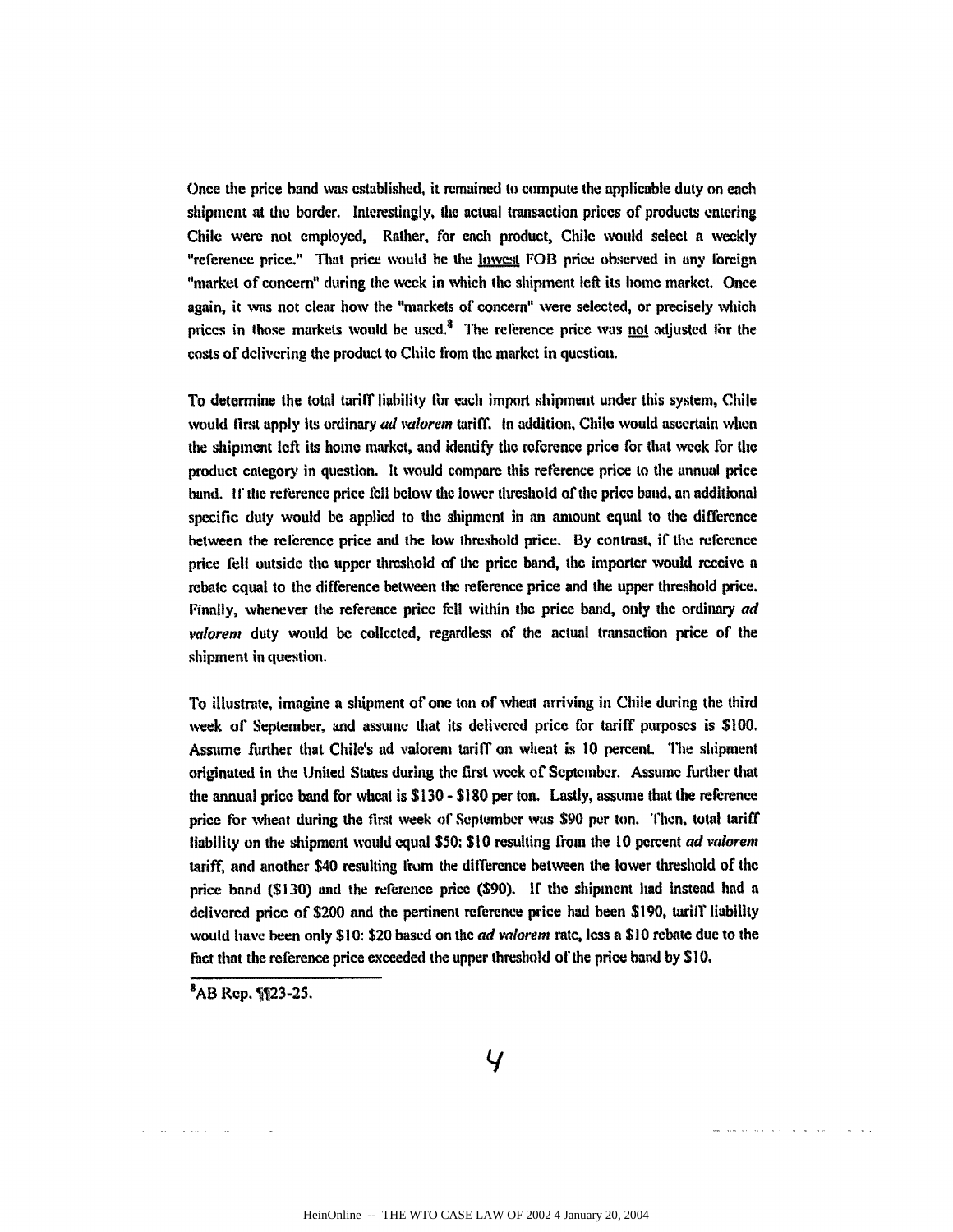It is plain from the design ol' the system that it will tend to produce positive additional tariffs (above the **ad** valorem duty) **oi** average (that is, the additional duties due to reference prices below the price band will not on average be offset hy rebates due to refirence prices above the price band). One reason is that the reference prices arc FOB foreign markets, while the price hand is based on delivered prices to Chile. Further, the reference price is always the lowest FOB price observed during **the** week in question in some foreign market of relevance. The average duty **can** be further inflatcd **(or** not) depending on precisely which foreign markets are used as the basis for the reference price, and which product prices **arc** used. Finally, the rebates would never exceed the ordinary *ad* valurem tariff (there was never a "negative" duty), but the additional duties could well exceed it.

The reader may wonder how the total duty computed under this system related to Chile's tarill'bindings. Chile had bound its tariffs under Article **II** of **GAT** 1994 at **31.5** percent for all of the products at issue in the price band system. In practice, however, Chile applied only a 7 or 8 percent tariff rate<sup>9</sup> to these products. Thus, as long as the additional duties under the price band **systcm** did not exceed each shipment's delivered value for tariff purposes multiplied **by 31.5** percent less the applied ad valorem rate, the total tariff remained within the binding. **But** the total duty **had** on occasion exceeded the binding.'0 After **the** dispute began, however, Chile enactcd an amendment to its price band system providing that in no event should the total duty applied to any product covered **by** the price band system exceed **31.5** percent of its value.

2.2 Argentina's Challenge and Chile's Response

2.2.1 Article **If of'A'F** <sup>1994</sup>

Article **IT(l)(b)** of GATT 1994 provides:

The products described in...the Schedule relating to any contracting **party,** which are the products of territories of' other contracting parties, shall, on their

**' 0AB** Rep. **I410.**

<sup>&</sup>lt;sup>9</sup>At one point the applied rate is said to be 7 percent on all products in question, and at another point it is said to **be 8** percent. See **All** Rep. **111** 14, 128.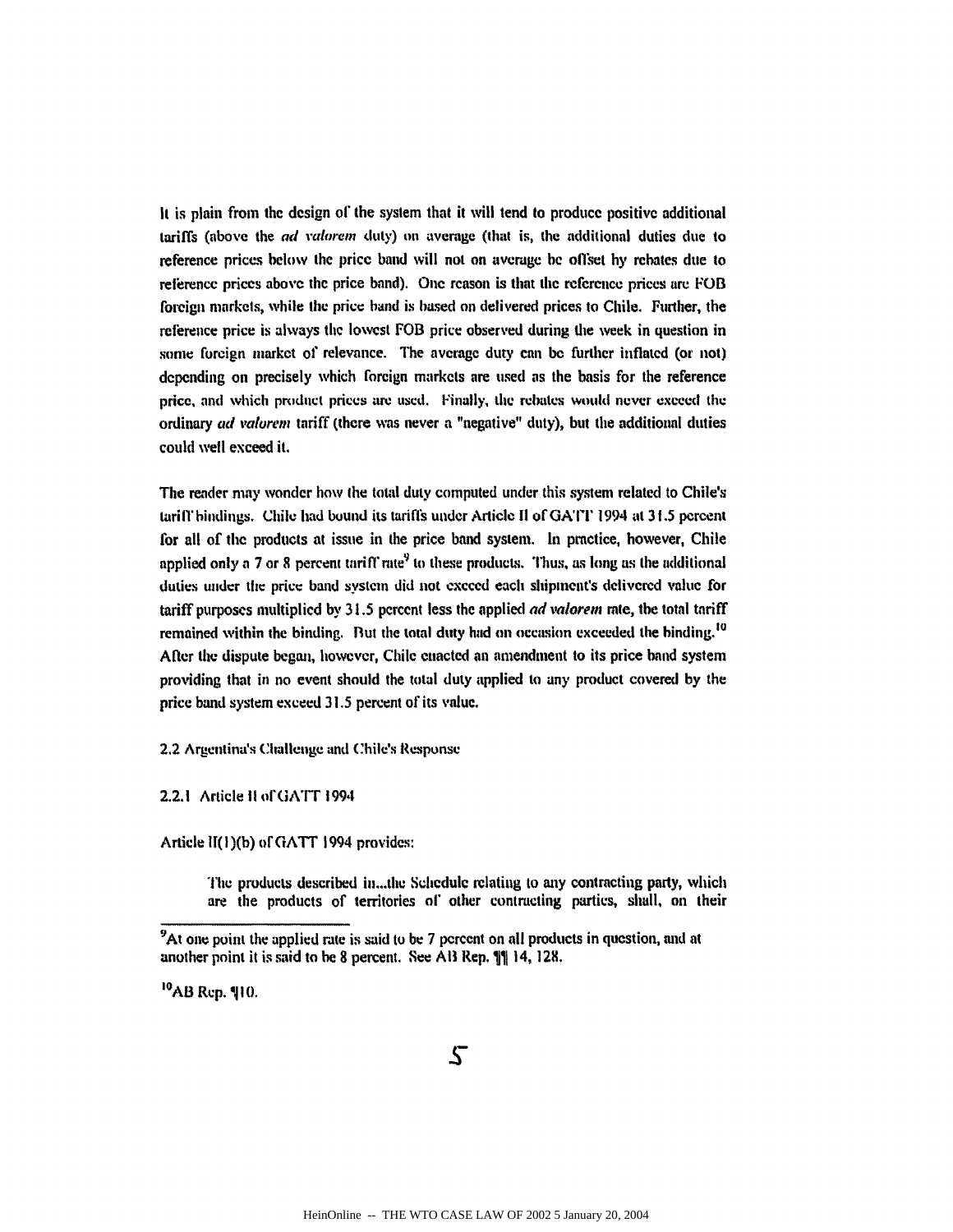importation into the tcritory to which the Schedule relates...be exempt from ordinary customs duties in excess of those set forth and provided for therein. Such products shall also **be** exempt from **all** other duties or charges of any kind imposed **on** or in connection with importation in excess of those imposed on the date of this Agreement or those directly and mandatorily required to **be** imposed thereafter **by** legislation in force in the importing territory on that date.

Argentina argued that the price band system violated Article **11** in **two** ways, First, as noted, the total duties imposed **by** Chile on products covered **by** the system **had** at times exceeded the applicable tariff binding. Each such instance, said Argentina, was a clear violation of sentence one of Article **lI(l)(b)** in that it represented the application of "ordinary customs duties" in excess of those set forth in Chile's Schedule of bindings.

Second, Argentina argued that Chile's price band legislation was "mandatory," in **the** sense that it alforded customs officials no discretion to avoid imposing the requisite duties in cases where the total duty would exceed the binding. Relying on past precedent regarding such mandatory legislation in the **GAIT** and **INTO,** Argentina then suggested that the mere possibility that such legislation could compel a violation **of** WTO obligations was enough to condemn it, regardless of whether it had yet been applied in **a** manner that resulted in a violation.

Chile made **a** number of arguments in response, most of which were of little avail on their face. But it did have one argument with considerable force **--** the price band **law** had **been** amended to ensure that the total duties applied would never exceed the allowable duty under thu binding. Whatever had happened in past practice, and even if the potential for violations under this "mandatory" legislation was evident prior to its amendment, the price band system as amended could no longer result in **a** violation of the Article **II** bindings.

#### 2.2.2 Article 4 **of** the Agriculturo Agreement

the contract of the second contract of the

**By** way of background, one of the principal objectives of the Uruguay Round negotiations was the reduction of barriers to trade in agricultural products. The negotiators undertook to improve the transparency of such barriers as well as to reduce them, and an important part **of** this process involved the "tariffication" of nontariff barriers, i.e., the conversion of nontariff barriers into conventional tariffs. This process was to **he** completed **by** the end **of** the Round. Nations with substantial nontariff barriers would have the opportunity to

 $\cal C$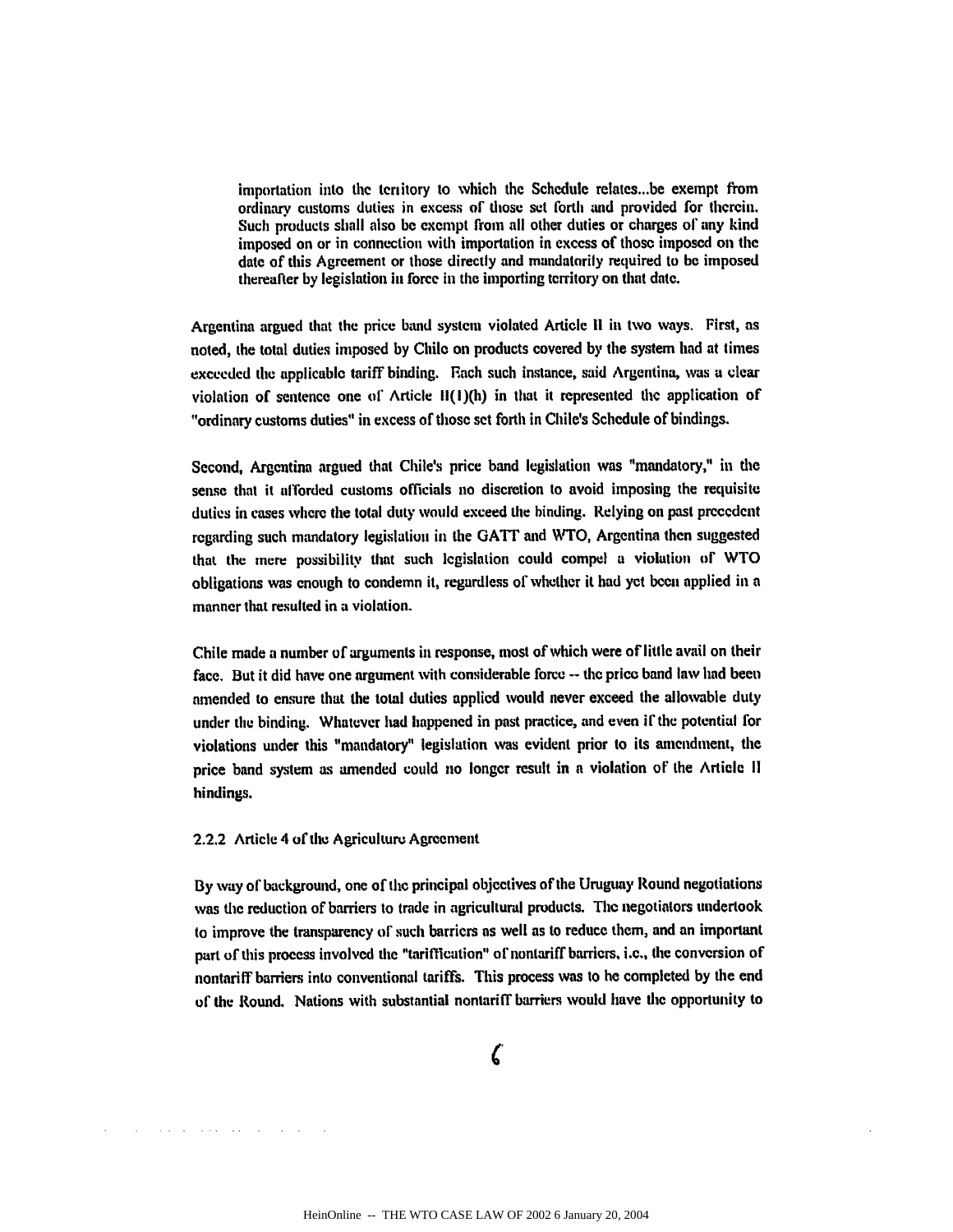convert them into tariffs and schedule them even if the resulting tariffs exceeded their prior tariff bindings under **GATT.**

Perhaps because it was contemplated that tariffication would be completed during **the** Round, **dhe** Agriculture Agreement does not contain specilic text indicating what must **be** "tariffied" in prospective terms. Instead, Article 4.2 pertaining to "market access" **simply** provides:

Members shall not maintain, resort to, or revert to any nieasurcs of the kind which have been required to be converted into ordinary customs duties,<sup>\*</sup> except as otherwise provided lbr in Article **5** and Annex 5.

**\*These** measures include quantitative import restrictions, variable import levies, minimum import prices.,.and similar border measures other than ordinary customs duties.

Argentina contended **that** the price band system was either a "variable import levy" or "minimum import price" within the terms **of** the footnote, or at least **a** "similar measure" that had been required to be tariffied. According to this theory, Chile could have availed itself of the opportunity **to** convert **the** price band system into an equivalent conventional tariff; and to adjust its binding if necessary before the conclusion of the Uruguay Round. Once the Round ended, however, Chile could no longer "maintain" the price band system, whether or not it had taken the opportunity to tariffy it.

Chile responded in **a** number of ways. **It** suggested that the duties associated with the price band system had not been required to be converted into "ordinary customs duties" because they **were** ordinary customs duties already, Indeed, said Chile, Argentina's argument under Article *II* of GATT 1994, discussed above, is that the price band system **imposes** tariffs in excess of the binding on "ordinary customs duties," and thus implicitly concedes that **the** price band duties fall into that category. Chile argued further that the price band system was not **a** "variable import levy" or "similar measure," pointing to the conventional characteristics of such measures and to various distinctions between them and the Chilean price band system. Finally, Chile argued that given the vagueness of the footnote to Article 4.2 and its precise coverage, the question of which measures "have been required" to **be** converted should **be** answered based on the experience of the **WTO** membership during the Unguay Round as to which types **of** measures **had** in) fact been converted, or had been requested to **be** converted **by** other members. In this regard, Chile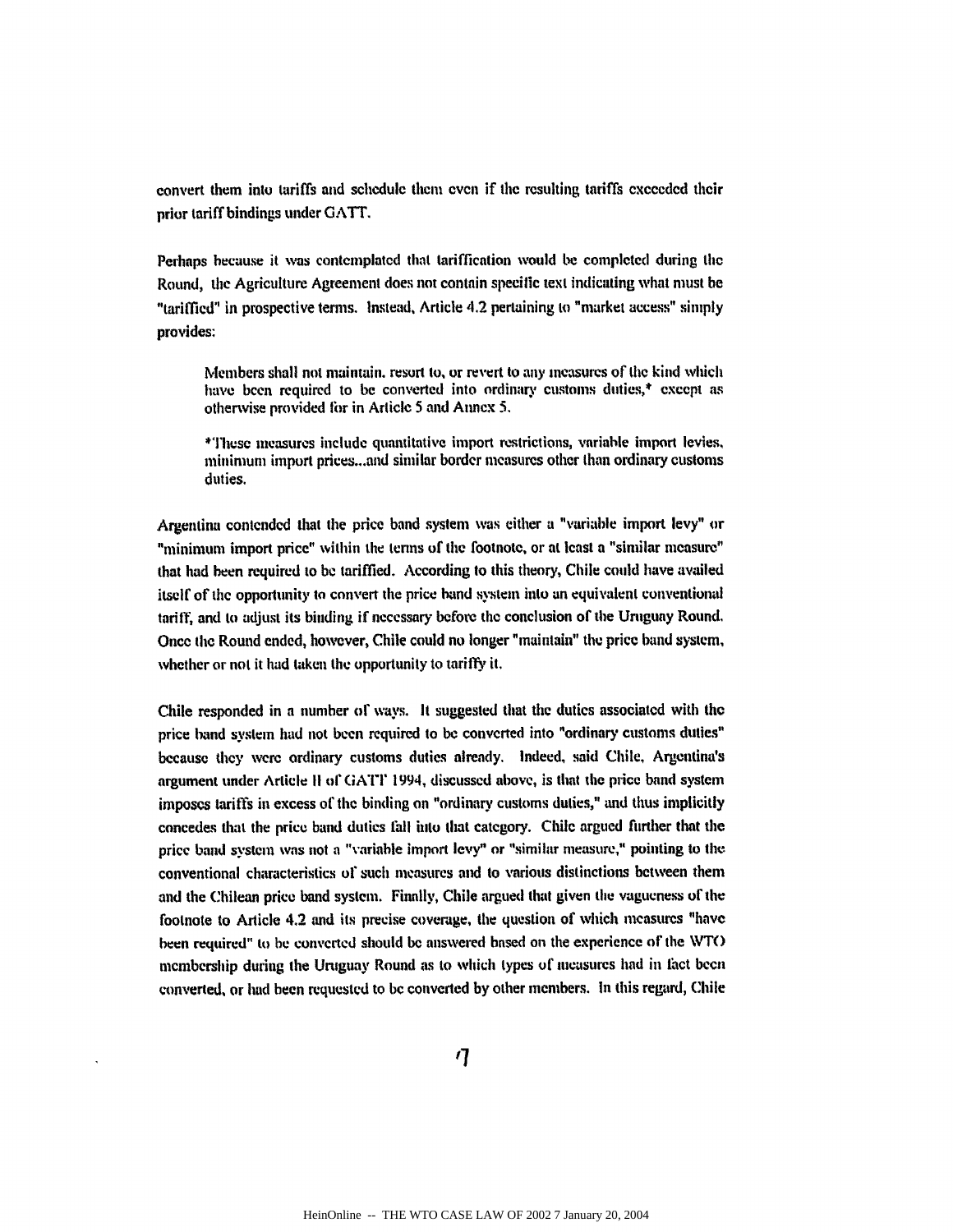noted that price band systems in general had not been converted, mnd that no ncniber **had** asked Chile to convert its price band system on any of **the** covcred products.

#### **2.3 The** Panel Decision

The panel began **by** rejccting Chile's suggestion that the amendment **of** Ihe price band system mooted the dispute. Citing precedent, it held that the amendment of **a** measure should not prevent the dispute process from examining it, and suggested that it could not determine whether **the amiendment** resolved the dispute without **first** determining how, if at all, the original measure violated WTO **law.**

#### **2.3.1** Analysis under the Agriculture Agreement

Beginning with Article 4.2 of the Agriculture Agreement, the panel rejected Chile's suggestion that the measures that "have been required" to be converted were limited to those that **had** actually been converted in practice, or that had **bccn the** subject of a request for conversion **by** another member state, In so doing, it emphasized that Article 4.2 prohibits members from maintaining any measures "of **the** kind which have been required to **be** converted," and argued that **the** phrase "of the kind" would have no purpose were the obligation limited to measures that had actually been required to be converted.<sup>12</sup> Thus, whether or not any nation **had** asked Chile to convert its price band system and whether or not other price band systems had in fact been converted, the issue for the panel was whether the price band system **was** among the "measures" covered **by** the footnote to Article 4.2.

To fall within the footnote, the price band system would have to constitute one of the enumerated devices such as "variable import levies" or "minimum import prices," or at least **be** among the "similar border measures other than ordinary customs duties," The panel noted **that** the specifically enumerated devices were not defined in the Agreement, With reference to **the** footnote as **a** whole, the panel noted that **"all** the measures listed there arc instruments which are characterized either **by a** lack of transparency and predictability, or impede the transmission of world prices to the domestic market, or

<sup>&</sup>quot;Panel Rep. **1117.3-7.8.**

<sup>1</sup> 2Panel Rep. **117.18.**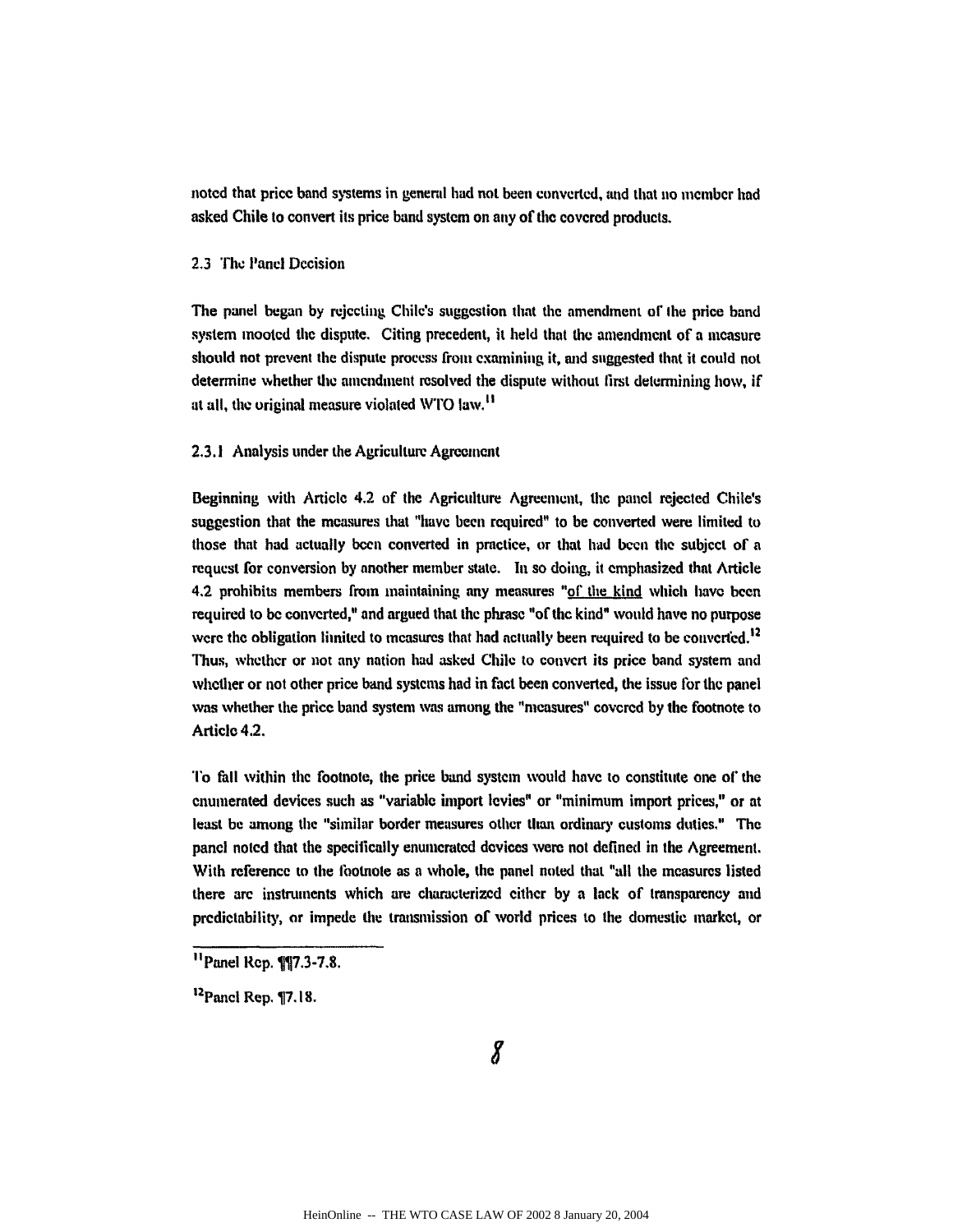both."<sup>13</sup> It then examined various reports prepared by GATT agriculture committees through the years, and on the basis **of** those reports set forth the "fundamental characteristics" of variable import levies and "minimum **import** prices."

Ac panel concluded that variable levies typically operate on the basis of two prices: **a** minimum threshold price linked to internal market prices or to a government target price, and a border price for imports usually based on the lowest world market **offer** price. The variable levy generally equals the difference between the second of these prices and the first. Thus. the variable levy has the quality that when world market prices **fall.** the variable levy rises. Likewise, variable levies tend to insulate domestic prices from international price variations.

**A** minimum import price is similar to **a** variable levy in many respects, except that it usually operates on the basis of the actual transaction price **o' eact** import shipment. Whenever that price falls below the import price target, an additional duty is levied equal to the difference. **'t**

The panel then noted that the Chilean price band system was not **quite** the same as either a variable import levy or **a** minimum import price as it defined them. *The* price **band** system did not rely on actual transaction prices like a minimun import price system, but instead on a reference price based on world market prices, a fact that made it more akin to a variable import levy, **But** unlike traditional variable import levies, the threshold target price was not based on domestic prices or **a** government target, but on average international prices firom preceding years. And ncither variable levies nor minimum import prices were generally accompanied **by** the possibility of **a** rebate when prices are high. Nevertheless, the panel Ibund that the price band system was "similar" to variable levies and minimum import prices. It insulated **the** Chilean market from international price fluctuations to **a** significant extent, imposing **a** duty that rose as reference prices **fell.** Likewise, the system **was** marked **by a** lack of transparency and predictability regarding the selection of reference prices and markets, and the measurement of movement charges.<sup>15</sup>

1;Panel Rep. **7.38-7.47.**

<sup>&</sup>quot; Panel Rep. **1** 7.34.

<sup>14</sup>Panel **Rep.** 7.36.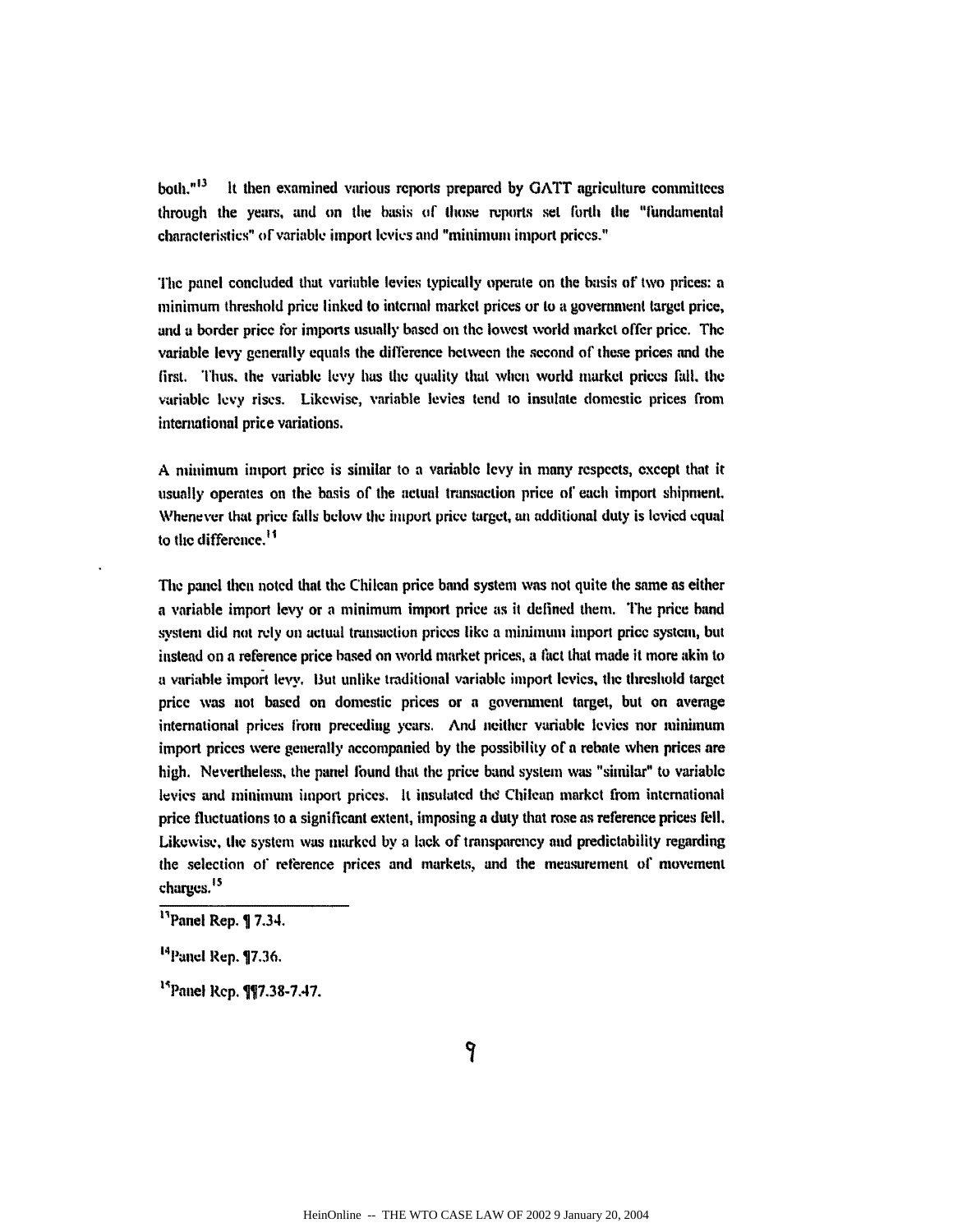It remained to consider the argument that the price band system was not a "similar measure other than ordinary **customs** duties" **--** as noted, Chile claimed that the duties under the price **band** system were indeed "ordinary customs duties." On this point, the panel rejected the suggestion that **all** duties made subject to an Article **II** tariff binding were "ordinary." Instead, it concluded that "ordinary" duties are either specific **or** *ad valorem* tariffs that depend exclusively on the volume or value of the goods in question and not on other "exogenous factors." The amount of such duties is predictable and transparent in accordance with the objectives of the tariffication process, and in contrast to duties under the price band system. Thus, the price band duties were within the footnote to Article 4.2, and because they did not fit any of the enumerated exceptions, Chile had violated Article 4.2 **by** maintaining them after the close of the Uruguay Round.<sup>16</sup>

**2,3.2** Analysis under Article **11** of **GAIT** 1994

On their **thce,** the Article **1i** bindings apply to "ordinary customs duties." In its analysis under the Agriculture Agreement, the panel concluded that the price band duties were not "ordinary customs duties." On the assumption that this phrase has the same meaning in both the Agriculture Agreement and in Article **1I --** a proposition that no one contested **-** the panel held that the price band duties could not **be** assessed under the first sentence of Article **11(l)(b),** which requires that "ordinary customs duties" not exceed the applicable binding.

The second sentence of Article II(1)(b), however, requires that "other duties and charges" not exceed the amounts imposed on the date of the agreement, or thereafter required **by** mandatory legislation in effect on that date. Further, the Uruguay Round Understanding on the Interpretation of Article ll(l)(b) requires that "the nature and level of any 'other duties and charges' levied on bound tariff items...shall **be** recorded in the Schedules..." Chile had not listed its price band duties among the "other duties or charges" in its WTO tariff schedules, and on this basis the panel found that the price **band** system was a violation of Article **11(1)(b),** second sentence.17 It is noteworthy that this argument **had**

<sup>16</sup>Panel Rep. **117.48-7.65.**

<sup>&</sup>quot; 7Panel Rep. **117.104-7.108.**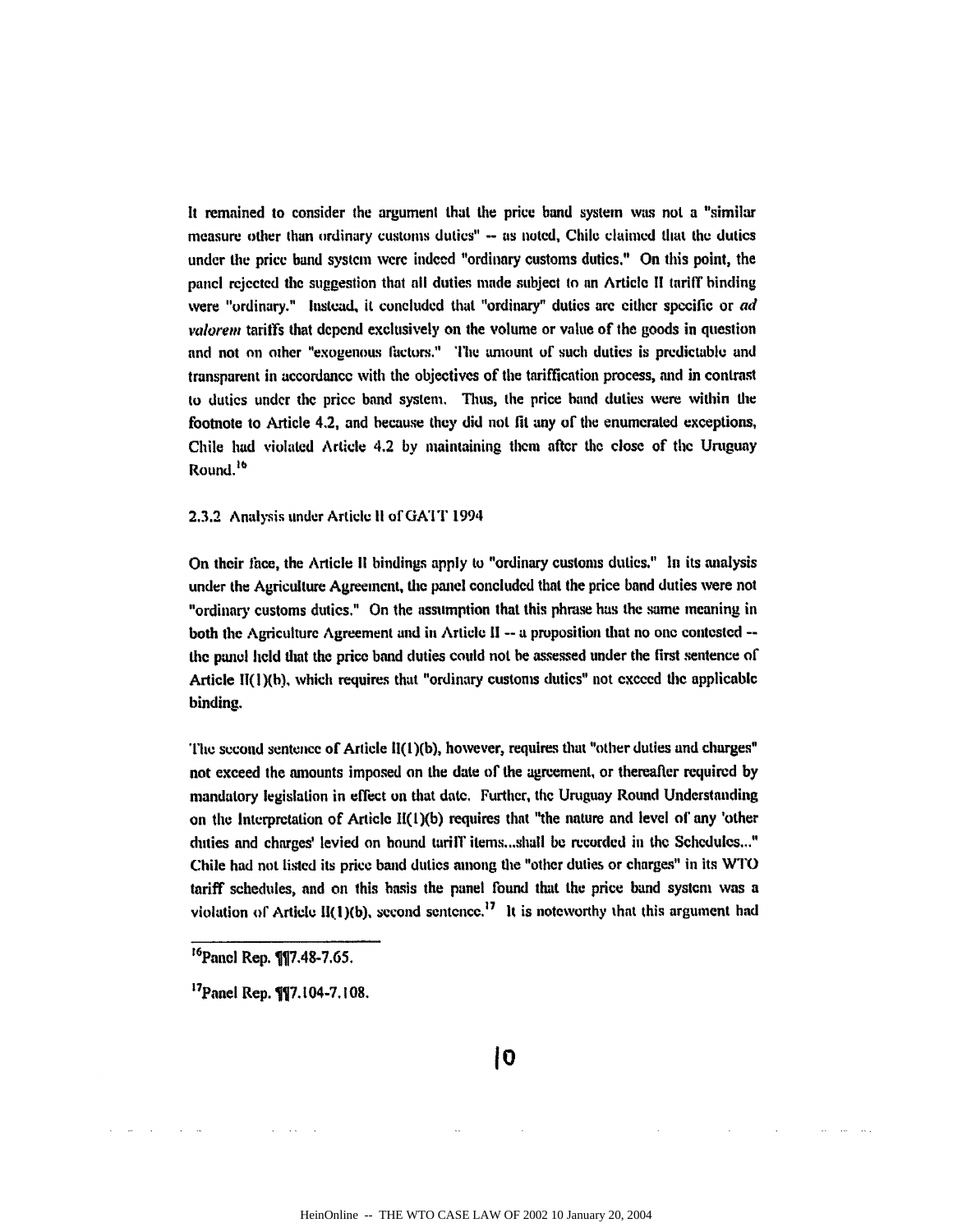not been advanced **by** Argentina, which instead rested its Article **II claim** on the proposition that the price band system. prior to its amendment. could result in total duties in excess of Chile's bindings.

#### 2.4 **The** Appellate Body Decision

The **Appellate** Body addicssed somc procedural points that we note only in passing. It held that the amcndmcnt of the price band system during the course of the dispute did not preclude the panel from considering **it,** and frurther concluded that **the** panel could evaluate the price band system as amended as well as in its original form because the amendment did not change the "essence" of the system.<sup>18</sup> This principle allows the dispute process to proceed in **Ihe Ibce of** amendments or other changes to **a** challenged scheme without the need for **a** new round of consultations, request for **panel,** and so **on. It** thus allows dispute resolution to proceed more quickly and avoids the possibility of strategic behavior that could **delay** it,

The Appellate **Body** also spent considerable time on the proper "order **of** analysis" in the case **--** Nlhutlier the panel should have addressed the Agriculture Agreement first or the Article **II** issue first. It ultimately approved of **the** panel's decision to consider the Agriculture Agreement first on the ground that its provisions more "specilically" address the dispute. Chile apparently believed that **had** the Article **11** issue been considered first, the **panel** might have ruled that the price hand system imposed "ordinary customs duties," and was thus outside the footnote to Article 4.2 of the Agriculturc Agreement, The Appellate Body **saw** no **merit** in this contention, however, noting that the two provisions create separate and distinct obligations and that the outcome of the dispute would **be** the same regardless of the order of analysis.<sup>19</sup> As the issue seems quite unimportant for this reason, we **do** not address it further.

2.4.1 Analysis of the Agriculture Agreement

The Appellate **Body** began **by** considering Chile's argument, rejected below, that the reference in Aiticlc 4.2 to measures that "have been required" to be converted limits the

"AB Rep. **11178-9 1.**

**<sup>8</sup>AB Rep. 1911 3.1.1**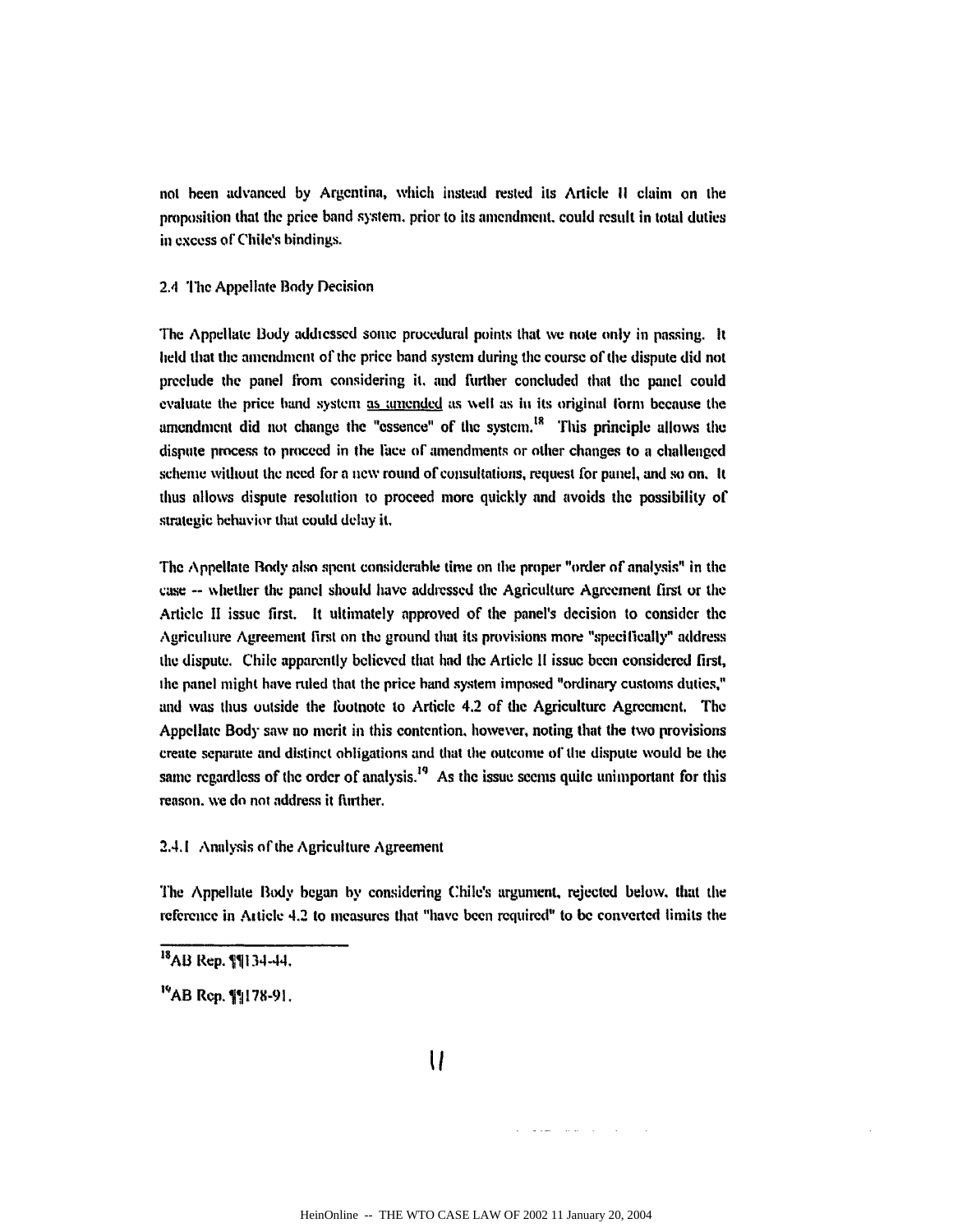obligation to measures that were in fact converted or had been requested to **be** converted. The Appellate Body agreed with the panel that the use of the present perfect tense refers to the obligation to convert measures at the conclusion of the Uruguay Round **--** the phrase "have been required" merely refers back to the point in time when the obligation arose, and does not limit the scope of the obligation to measures that were actually converted or discussed. It firther emphasized that the footnote to Article 4.2 conlains an illustrative and not exhaustive list of measures, thus suggesting that not all measures covered by the obligation had been specifically identi lied **by** the end of the Round.

It then proceeded to review the question whether the price band system was among the enumerated "measures" in the footnote, or **at** least "similar" to them. **It** quibbled with the panel's notion of similarity, which had rested on the proposition that measures should share some "fundamental characteristics." The Appellate Body thought that such a test unnecessarily embroiled the decisionmaker in assessing what is "fundamental" and what is not, and preferred merely to search For "likeness or resemblance sullicient to **be** similar. $n^{20}$  It also quibbled with the panel's resort to extrinsic materials, such as the reports of old GATT agricultural committees, for the purpose of defining the concepts of "variable import levy" and "minimum import price," preferring instead to rely on the ordinary meaning of the words in their treaty context **and** in light of their object and purpose, the familiar approach to treaty interpretation under the Vienna Convention.<sup>21</sup>

Following this approach, it found that a "variable levy" was **a** measure whereunder the amount of the duty was variable, **mid** the variability was attributable to the terms of the measure itself (to differentiate it from an ordinary tariff, which could vary over time due to legislative amnendment). In addition, a variable levy **had** to be at odds with the "object and purpose" **of** Article **4,** which meant that it must lack **the** "transparency and predictability" of ordinary customs duties.<sup>22</sup> As to the concept of "minimum import price," the Appellate Body accepted the panel's definition in terms of a target threshold price and **a** levy that wvas based on the difference between the actual transaction price and the target price.

<sup>22</sup>AB Rep. ¶234.

**<sup>20</sup>AB** Rep. **1226.**

<sup>2&#</sup>x27;AB Rep, **230-31.**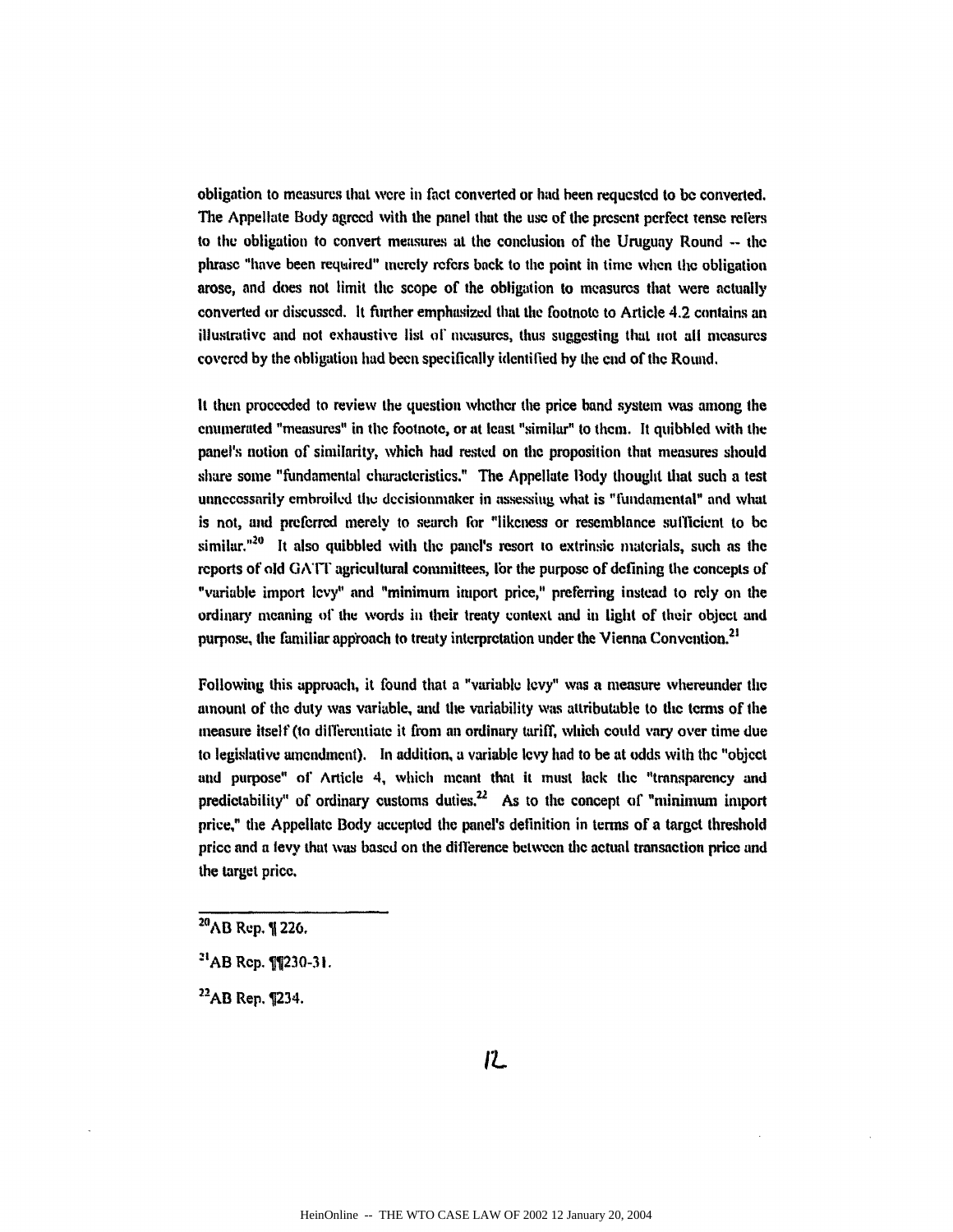Having defined **the** terms in the fbotnote, the Appellate Body proceeded to the question of "similarity.' Chile again emphasized the ditTerences between traditional variable levies as described **by** the panel, **but** the Appellate Body was unpersuaded. It found that Chile's system could still have had the effect of insulating domestic prices from international price movements. Further, many aspects **of** the system **--** such as the selection of reference prices **aod the** addition of movement charges **to** construct the price band **--** were not transparent and produced unpredictable results.<sup>23</sup>

**Chile** contended that **tile** amendment to the **law,** which capped duties in accordance with the Article **!1** binding, distinguished **the** price band system from the "measures" that had been required to **be** converted. But the Appellate Body found that the amendment to the law did not alter the essential nature of the price band measure, its trade distorting effects, or its lack of transparency and predictability.<sup>24</sup> The Appellate Body made note of the fact that the reference price in the Chilean system was chosen in such **a way** that it might "overcompensate" for downward price fluctuations in international markets.<sup>25</sup> and also noted that the lhilure to **add** movement expenses to the reference price tended to inflate the amount of the duty,<sup>26</sup> without explaining clearly why these facts were important. The Appellate **Body** firther argued that if **the** presence of a cap **on** measures such as variable levies was enough to insulate them from the obligations of Article 4.2, there would have been no need to require conversion of any measure **--** the negotiators could simply have required that all agricultural tariffs be bound.<sup>27</sup>

Finally, the Appellate Body turned to the way that the panel **had** defined "ordinary customs duties" as duties that depend only on the value or volume of the goods and not on other "exogenous factors." It noted that nations may well choose to set their "ordinary" duties based in part **on** "exogenous" considerations, and that the text of Article II is quite unclear as to what constitutes an "ordinary" duty or "other duties or charges." The **fact** that most member duties in most tariff schedules are simple *ad* valorem or

27 AB Rep. **§256.**

<sup>&</sup>lt;sup>23</sup> AB Rep. §246.

<sup>&</sup>lt;sup>4</sup>AB Rep. **11**254-62.

<sup>2</sup> MAB Rep. **1260.**

<sup>&#</sup>x27;AB Rep. **250.**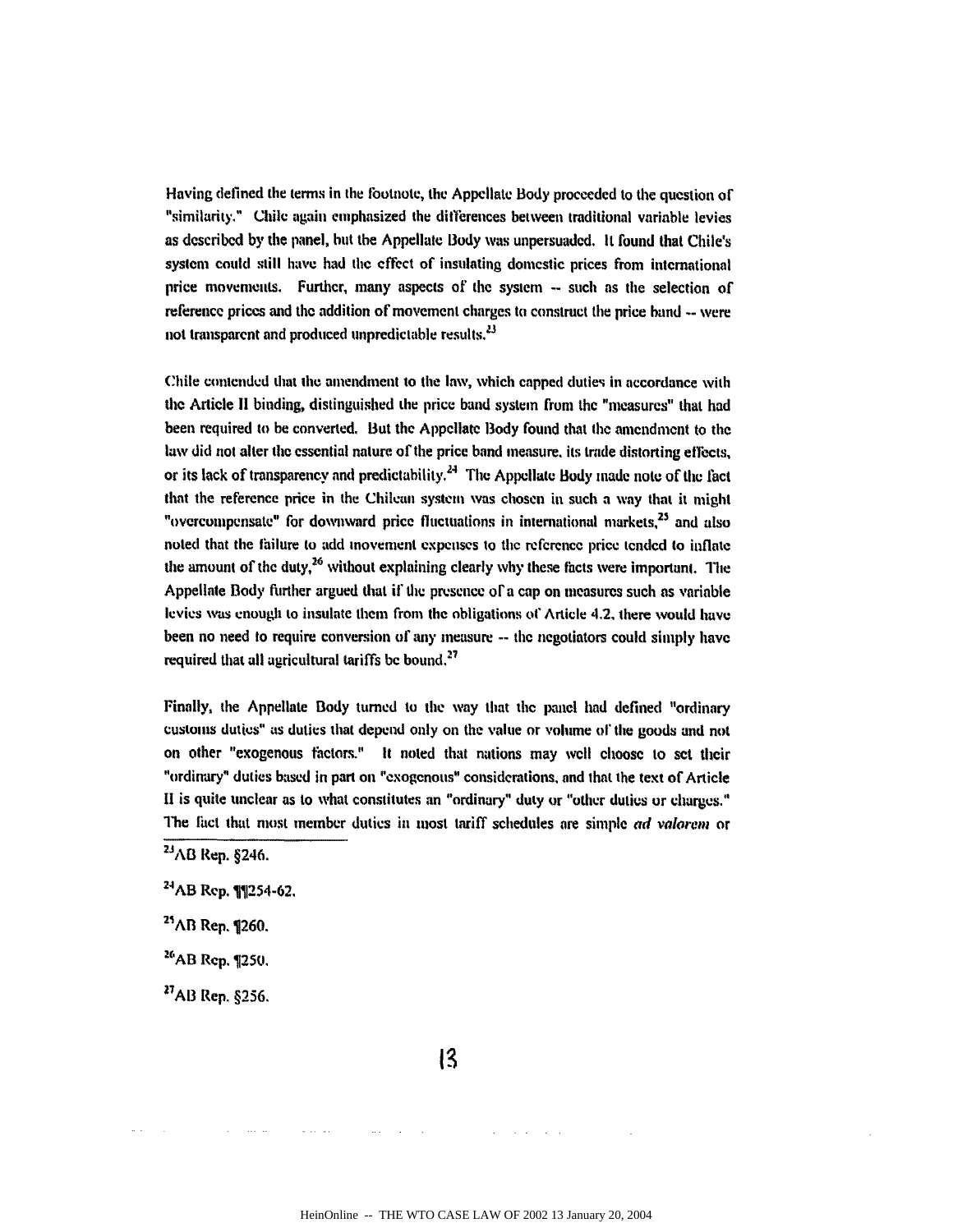specific duties is not relevant as to what is "ordinary" in the language of the treaty **-** member state practice is only relevant if it is "subsequent practice" under the Vienna Convention, and the panel had provided no support for the conclusion here.<sup>28</sup> The Appellate Body accordingly reversed the panel in so far as it **had** defined "ordinary" duties as duties that **did** not depend on "exogenous" factors, But that did not change the fact that the price band system was "similar" to variable import levies and minimum import prices, and thus **a** violation of Article 4.2.

#### 2.4.2 Analysis Under Article **11** of **GATT** 1994

Chile argued on **appeal that** the panel erred when it found an inconsistency between **tile** price band measure and Article **11(l)(b),** second sentence, because Argentina **had** not made such an argument during the course of the panel proceedings. The Appellate Body concurred. Although Argentina's request for a panel was phrased broadly enough to cover **all** aspects of Article **11,** the fact that Argentina did not subsequently advance the particular claim that **the** panel embraced meant that the panel had gone beyond an "assessment of the matter before it" under Article **II of** the **DSU.** To do so deprived **Chile** of "due process," as it **was** not on notice of the need to present a defense as to the consistency of the price band system with Article **1l(l)(b),** second sentence. <sup>29</sup>

**The** Appellate Body thus overruled the finding against Chile under Article **1l(l)(b),** second sentence, because the issue was not properly bel'ore the panel. Because it had also overruled the panel on the definition of "ordinary customs duties," it **left** open the issue whether the price band system created "ordinary customs duties" or "other duties or charges" for purposes of Article **If.** As it **had** already affirmed the finding that **the** price band system violated Article 4.2 of the Agriculture Agreement, the Appellate Body found no need to address its consistency with Article **11(l)(b),** first sentence.

#### **3.** Critical Analysis

**3.1** Legal Commentary

**3.1.1 The** Agriculture Agreement

28<sub>AB</sub> Rep. **1273**.

 $\sim$  100 km s  $\sim$  100 km s  $^{-1}$ 

29AB Rep. **145-77.**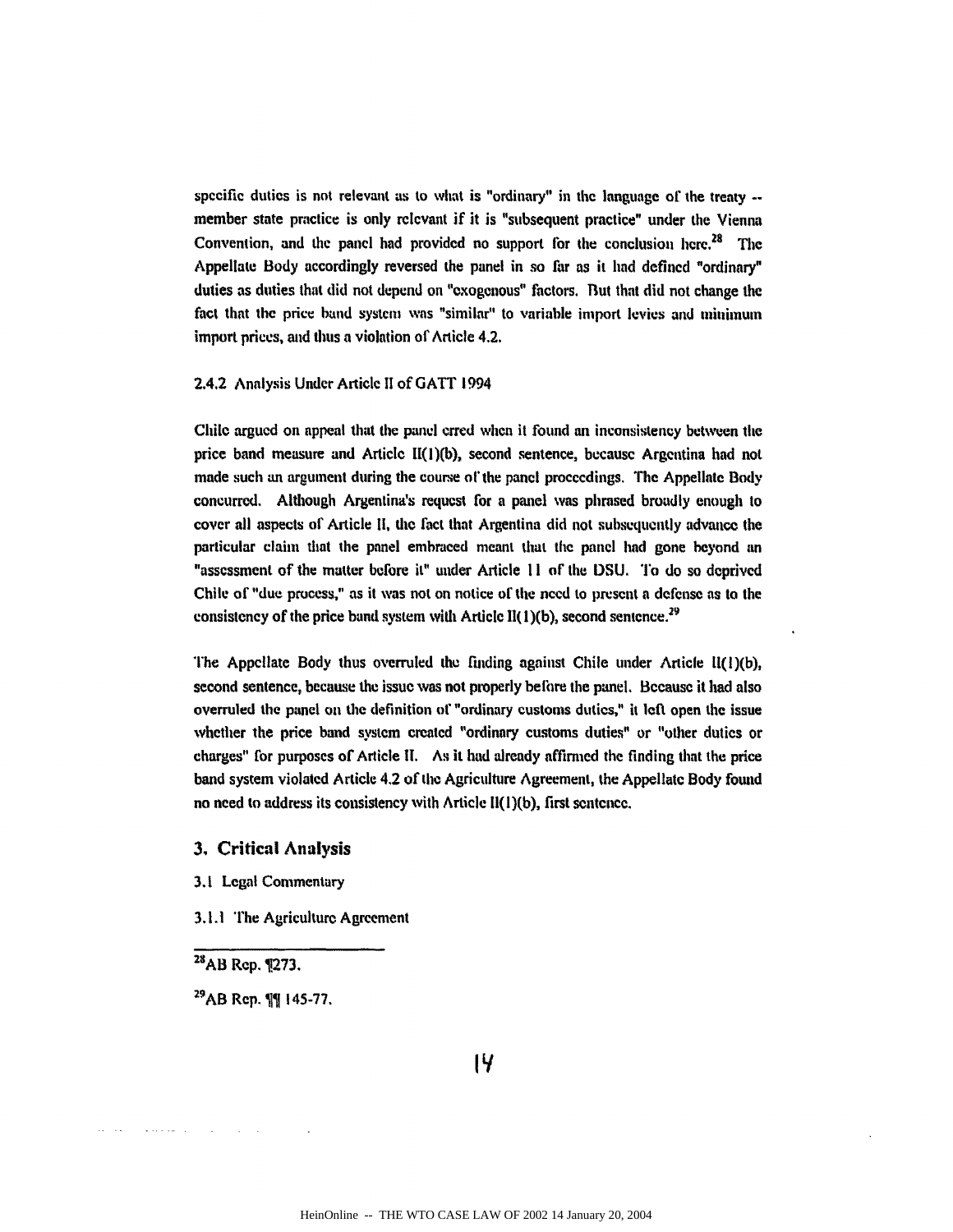Article 4.2 is an **odd** provision in many respects, **and there** is certainly some force to the position put forward by Chile. As indicated, Article 4.2 states that members shall not "maintain, resort to or revert to" any measures that "have **bcen** required to **be** convcrtcd into ordinary customs duties," **mid** lists some examples **of** such measures in the footnote. But nowhere in the Agriculture Agreement or in any other treaty text **can** one **find** a complete listing of measures which "have been required" to **be** converted, and no text contains any general criteria **for the** identification of such measures. The panel and the Appellate Body arc no doubt right that many of the illustrative measures lack transparency and predictability, but those criteria are not to **be** found in **the** text either,

In the face of a text that refers to measures that "have been required" to **be** converted, but that lacks any comprehensix e listing of them or any **general** criteria for identifying them, Chile's suggestion that the phrase refers back to a shared understanding among WTO members developed during the Unguay Round has considerable plausibility. On this reading, the measures that "have been required" to **bc** converted would be the sorts of measures actually converted as a result of Uruguay Round negotiations. Members could not maintain or revert to measures of that "kind," but could maintain other measures of a kind that had not been converted. The fact that **a** number of nations **had** price band systems. that apparently none were converted, and that no nation **was** asked to **convert** a price band system then offers considerable evidence that price bands were considered to be different from the measures that were converted, and that they had not been "required" to be converted. The Appellate Body's observation that the footnote is illustrative and not exhaustive is of little moment on this view, as it merely lists some examples of measures that were in fact converted and was not intended to impose obligations with respect to other measures. To **be** sure, such **a** reading of Article 4.2 would leave open **the** question of what sort of measures are of the "kind" that had been converted, but shared practice would at least provide a clearer guide as to the types of measures that the negotiators had in mind.

We do not mean to say that the panel and Appellate Body were necessarily wrong in their legal disposition of the matter, but we do think it somewhat peculiar that WTO members should have structured a binding obligation in such a loose way as the case imagines -- **a** non-exhaustive list of covered measures with no written set of unitying criteria, coupled with a rather open-ended "similarity" inquiry **to** determine what other **types** of measures were condemned. Such an approach is doubly peculiar in that the opportunity to convert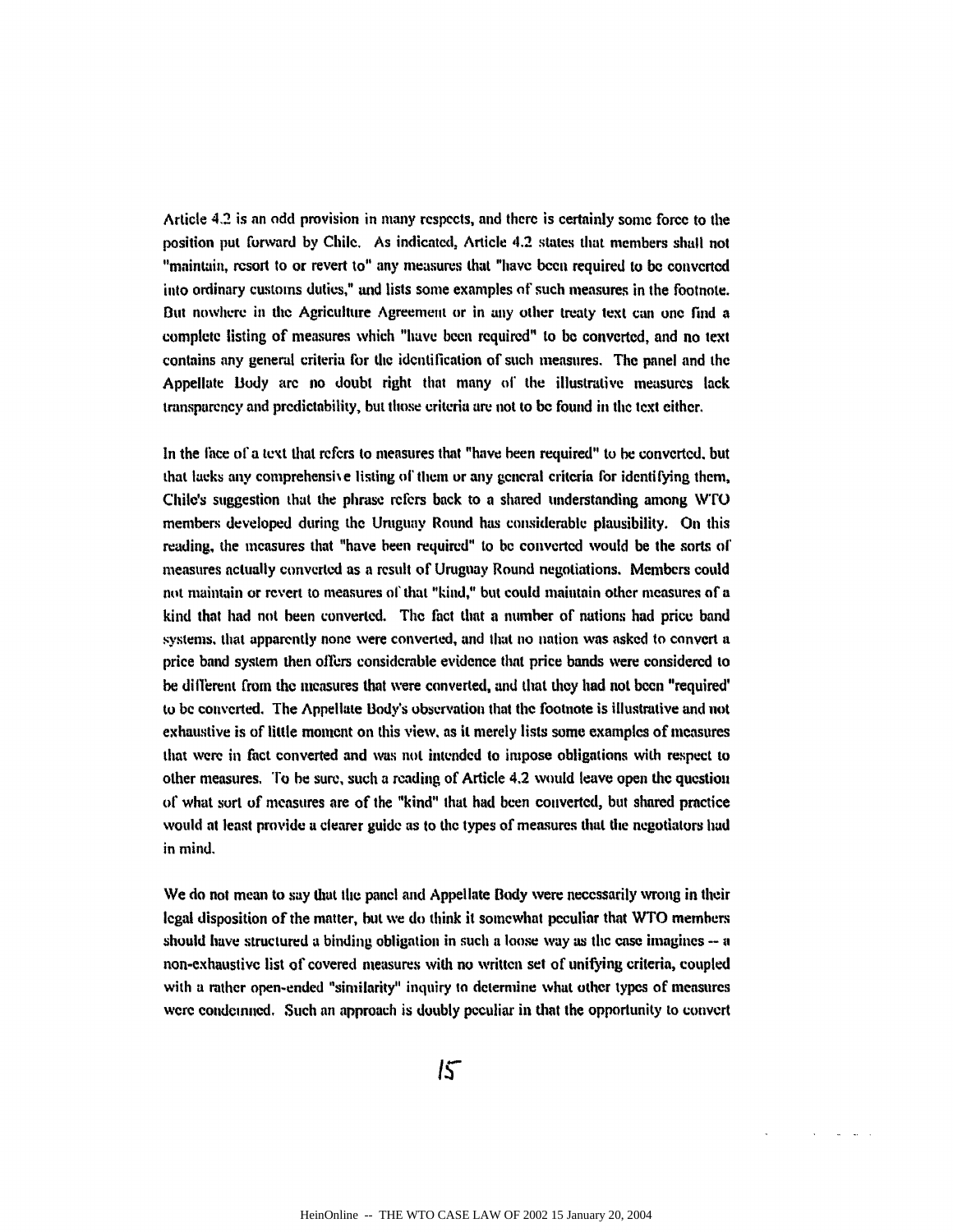to "ordinary customs duties" was lost as soon as the Uruguay Round ended. Members would thus have been forced at the **cnd** of the Round to guess what measures were covered and to convert all of those that might **he** covered lest they be lost and replaced with nothing.

Perhaps Further reinforcing Chile's view is the **fact** that both parties to the dispute apparently thought that the duties under the price band system vere covered **by the** Article **11** bindings, which **by** their **terms apply** only to "ordinary customs duties." That is why Argentina originally framed **a** claim under Article **ll(l)(b),** sentence one, and ignored sentence two. But as Chile argued, if the price band system yielded "ordinary customs" duties" subject to the binding, then what is meant **by** a requirement that they **be** converted into ordinary customs duties?

Lastly, we note the obvious difficulties inherent in "converting" the price band system into conventional tariffs. Conventional tariffs would not have the moderating effect on price fluctuations of the price band system, and to the extent that such moderation **was** a goal of the Chilean system it could not be achieved using conventional duties. **A** conventional tariff does not rise when international prices **fall,** or generate **a** rebate when they **ar** high, Moreover, it is hardly clear how one would have determined the conventional "tariff equivalent" of the price hand system (though, to be sure, the same **issue** would have arisen for **some** of **the** other "measures' clearly covered **by the** footnote to Article 4.2).

In sum, **we** see considerable basis to think that Chile's interpretation of the system is a plausible one, though we hesitate to say which interpretation is right. Article 4.2 is no model of clarity, and it comes as little surprise that it should be subject to controversy.

Given the Appellate Body's approach to the question **o1** "similarity," the case also **leaves** open a number **of** issues for the future. Are **all** price band systems "similar," or **do** some remain permissible? What **of"** other conceivable mechanisms involving border measures to stabilize domestic agricultural prices? How crucial to the finding of "similarity" were the various factors that tended to inflate the duty under Chile's system, along with its nontransparency and unpredictability?

**3.1.2** Article **II**

and the state of the state of the state of the state of the state of the state of the state of the state of the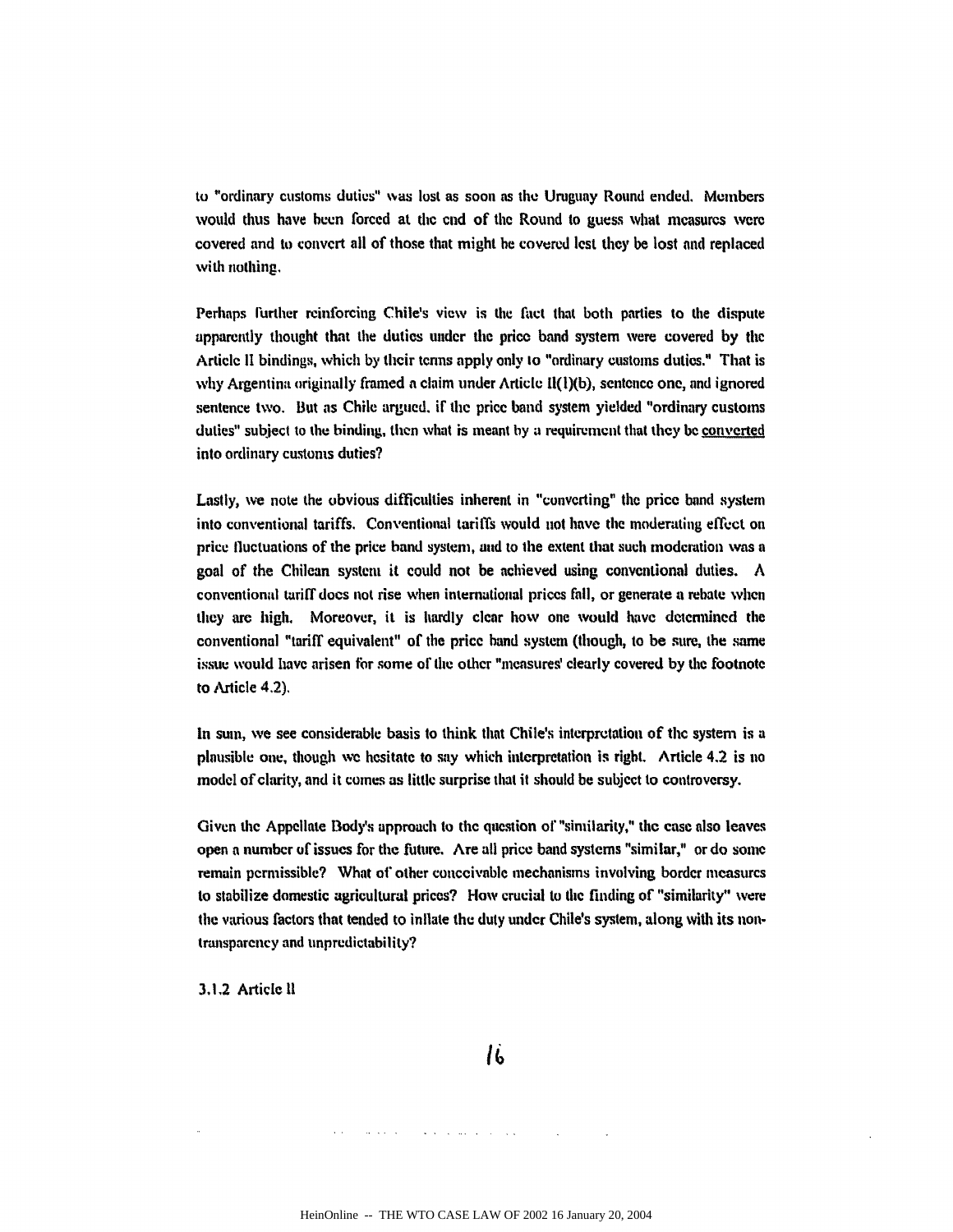We have no quarrel with the principle that a panel should not rule *sua sponte* on matters that neither party has raised, **for** as **the** Appellate **Body** indicated, basic issues of fairness and due process are implicated when **a** party loses **on** grounds that it **was** not given **an** opportunity to address. **The** decision to reverse **the** panel finding against Chile under Article **11(1)(b)**, second sentence, thus seems the right one.

But the Appellate Body also avoided the issue under Article **II**(1)(b), first sentence, even though it seemed to endorse the proposition that "ordinary customs duties" has **the** same meaning in both Article **11** and the Agi iculturc Agreement. **By** holding that the price band system had been required to be converted into ordinary customs duties, the immediate implication is that the duties under the price hand system are not ordinary customs duties. **If** that is right, then the panel's conclusion that the duties are outside the purview of' Article **11(l** *h),* sentence one. **would** seem to Iblow inexorably. But because the Appellate Body ducked the matter, the question whether a measure such as a price band system is subject to the bindings of sentence one or to the scheduling obligation of sentence two. and the broader question of what constitutes an "ordinary customs duty," remain quite muddled. This last question obviously has potential implications that extend beyond **the** agricultural sector, although we are not in a position **to** assess its significance in other areas.

#### **3.2** Economic Commentary

From an economic point of view, the wisdom of the ruling that (some? all?) price band systems must be replaced with ordinary tariffs is rather difficult to assess because it turns on competing fhctors. We first identify these factors. and then summarize their implications.

#### **3.2.1** Factor **One: The** Benefits of Tariftication

**The** tariffication process envisioned **by** the Agriculture Agreement facilitates the negotiation betNeen governments of mutually beneficial and reciprocal reductions in trade barriers. To develop this point, we identify two prominent reasons that governments may impose import barriers, and their implications for the role of reciprocal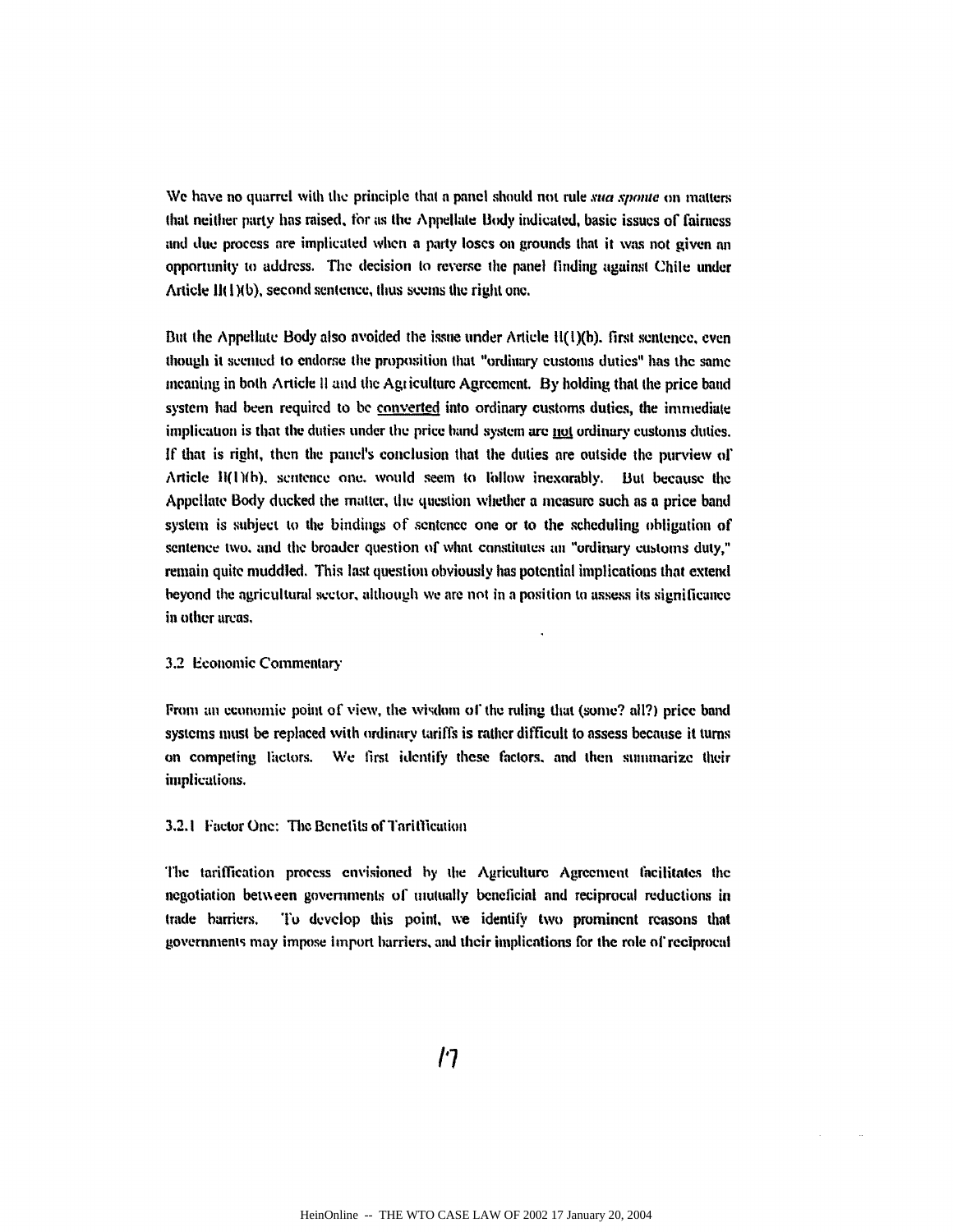trade agreements in world trade.<sup>30</sup> With this foundation in place, we next make the argument that tariflication can facilitate mutually beneficial and reciprocal tradeliberalization negotiations between governments,

We focus first on a political rationale for import barriers. To isolate this rationale, **we** consider the situation in which **a** government presides over **a** small country. **As** is well known, if such a government were to maximize the national income of its country, then its optimal unilateral trade policy would **be** free trade. Suppose, though, that the government is motivated **by** political considerations as well. In particular, as suggested **by** the theory ol' public choice, the government may he more sensitive **to** the impact of trade liberalization on import-competing industries than on consumers. The underlying idea is straightforward: import-competing industries are harmed **by** lower import prices and may **be** better organized and more politically efficacious than consumers, who are **the** beneficiaries of lower import prices. The government may therelbre wish to impose import barriers. Accordingly, the government would then regard a reduction in import barriers as costly, and such a "concession" would **be** entertained only if it could **be** exchanged for some benefit that is offered **by** another nation.

This rationale on its own, however, does not give rise to an explanation for why governments seek reciprocal trade negotiations. **I' all** countries are small with governments that use import barriers **tbr** political reasons, then no one government can adjust its trade policy and thereby confer a benefit to another, For example, if the government of country A considers the proposal that it incur the cost of a reduction in its own tariff in exchange for the benefit **of** a tariff reduction **by** country B, then the government will reject this proposal as being one that has real costs but no benefits. This is because the trade policy of a small country (country B) does not change world prices and therefore does not offer any benefit to exporters in another country (country **A).3 '**

**<sup>30</sup>**For further discussion of the theory of reciprocal trade agreements, see Chapter 2 of **Kyle** Bagwell and Robert W. Staiger, The Economics of fle World Trading System, 2002, The MIT Press: Cambridge, MA..

**<sup>31</sup>** While the small-country assumption serves as **a** useful benchmark, it is not clear that many countries are, in **lhct.** small. It is possible that **a** country is small in **some** markets but not others, and likewise a country may **be** larger with respect to some countries **(e.g.,** neighboring countries) than others. Further, even if it is posited that several countries are (approximately) small, if such countries **all** cut tarlIf as part of a multilateral agreement, then the combined impact of their tariff cuts could change world prices.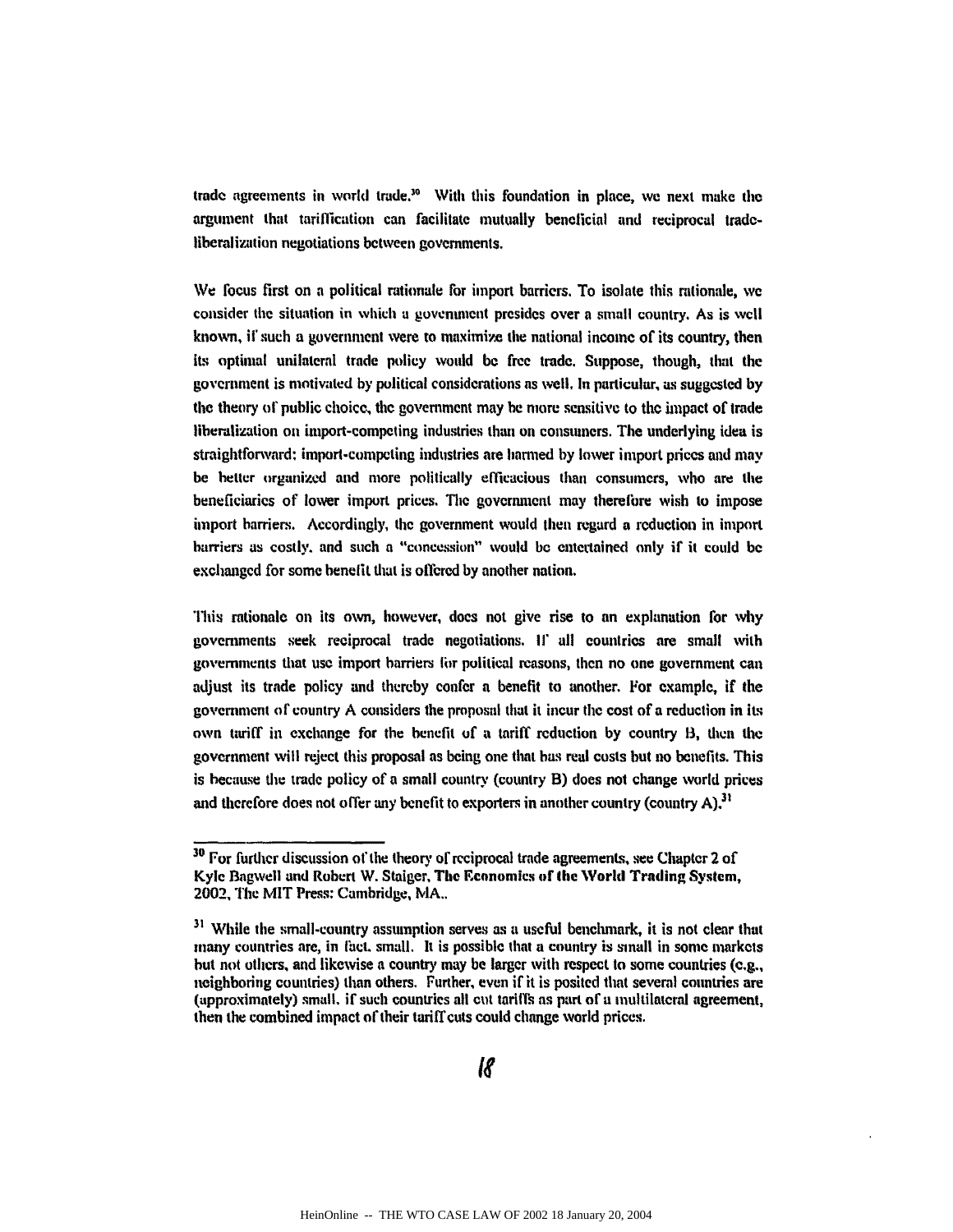The second rationale is economic in nature and derives from the possibility that the country may he large. To isolate this case, suppose that the government ol'a large country **seeks** to maximize national income. When **the** government of a large country imposes an import barrier, some of the cost of the barricr is borne **by** foreign exporters, who sell at a lower export price (i.e., lose access **to** the domestic market). Thus, if the government **of** a large country imposes an import barrier, then domestic import-competing firms win, domestic consumers lose, and foreign exporters lose. The loss experienced **by** foreign exporters is an international externality that is associated **with** the government's trade policy. Since the government does not internalize the costs of import barriers on foreign exporters, **the** optimal unilateral trade policy is not free trade but rather entails import barriers (e.g., positive import tariffs). In effect, with import barriers, the government shifts onto foreign exporters some ol'the costs of helping its import-competing firms.

This rationale has the **added** benefit of suggesting **a** theory of reciprocal trade agreements. Suppose that countries **A** and **13** are both large with governments that maximize national income. When the government of country **A** reduces an import barrier below the optimal unilateral level, it incurs **a** cost, and it is therefore willing to make such a concession only if it expects a sufficient benefit from a reciprocal reduction in ion import barrier **by** the government of country B. Given that country B is large, this expectation is now entirely rational: when the government of country B reduces an import barrier, the exporters in country **A** absorb some of the benefit since they sell at a higher export price (i.e., gain access to country B's market). Thus, while each government has a unilateral incentive to impose import barriers, the governments together have a collective incentive to negotiate a trade agreement in which these barriers **are** reduced in a reciprocal mariner.

**'The** two rationales **may be** usefully joined. **If** countries are large with governments that have economic and also political motivations, then, as the discussion above suggests, the unilateral trade policies of governments result in import barriers. Furthermore, given that an import barrier imposed **by** the government of any one country generates **a** negative international externality to the (political-economic) welfare of the government of its trading partner, the governments can negotiate mutually beneficial and reciprocal reductions in trade barriers.

We emphasize that this perspective does not require that governments possess a sophisticated understanding of **ihe** external ("terms-of-trade") effects of their respective trade policies, or that govcrnments acting in isolation actually seek to raise national

19

سادا المنتقل المنتقلة

**Contractor**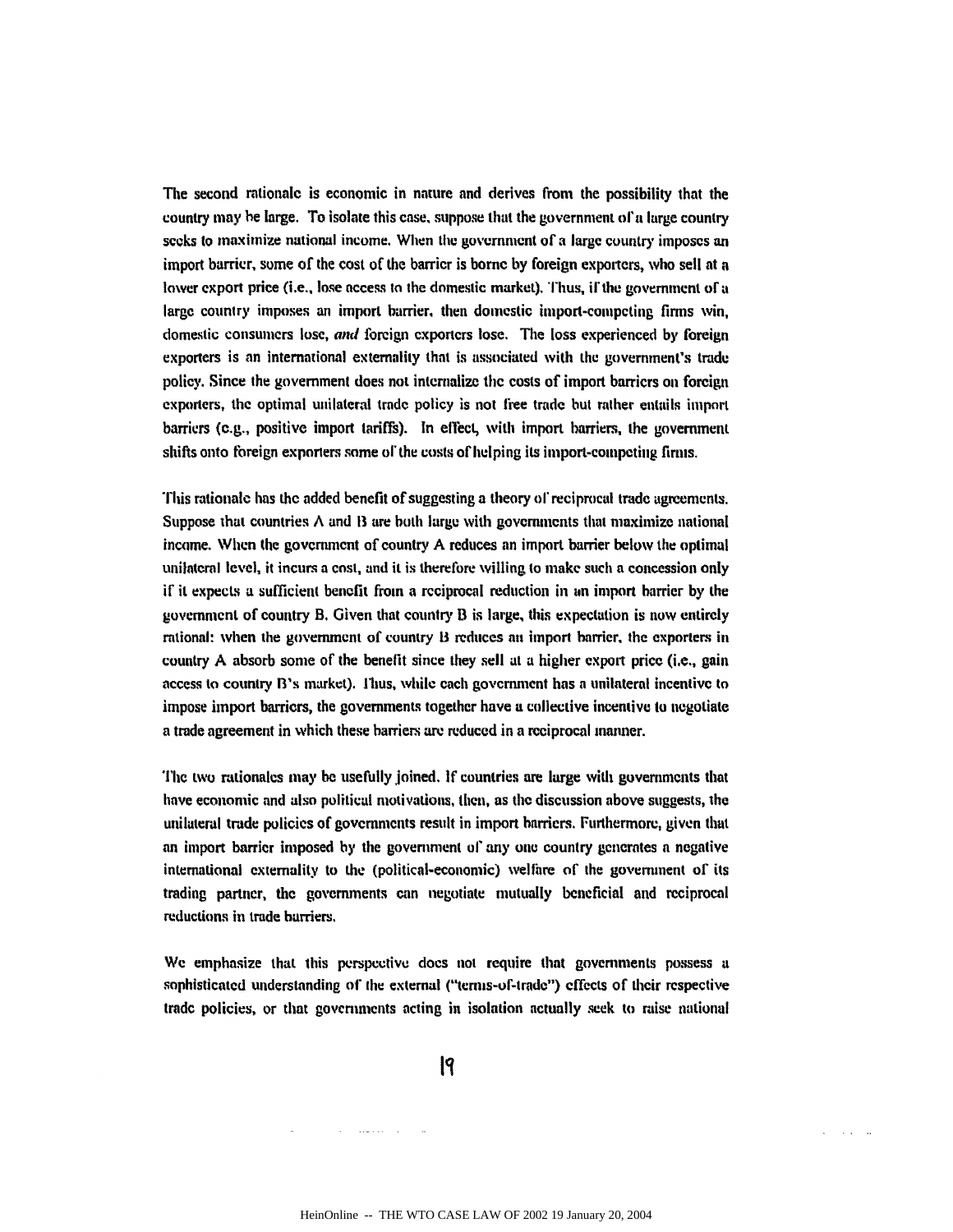income through "optimal tariff' policies. Indeed, governments may impose tariffs for the purely political reason noted above, and may evaluate prospective trade agreements from a purely political orientation as **wcll,** balancing the political cost of a reduction in support from import-competing interests against the political benefit **of** an increase in support from export interests. The important point is that such an orientation reflects a belief on the part of each government that **a** reduction in a **trading** partner's tariff would generate some external benefit to domestic exporters. **If** pressed, government officials may offer the specific explanation that the external benefit derives from the improved access that exporters would then have to the trading partner's market. From an economic perspective, however, this is just another way of saying that a reduction in a trading partner's tariff results in an increase in the price at which domestic exporters sell. This is precisely the international externality that underlies the theoretical foundation presented above.

Our discussion here suggests that the trade-policy relationship between governments has the characteristic of a Prisoners' Dilemma game: the governments recognize that they are each better off when the both liberalize than when they both impose import barriers, but liberalization is difficult to maintain since each government does better yet if it alone "cheats" and imposes import barriers. In light of this characterization, it is clear that a trade agreement must have adequate enforcement provisions, so as to dissuade any one government from cheating on an agreement to liberalize. The threat of retaliation is the natural means of enforcing a trade agreement. **A** patient government will not pursue the short-term benefit from cheating, if it recognizes that such behavior gives rise to a longterm cost that is associated with retaliation (e.g., a return to unilateral policies),

With this context in place, **we** now discuss **how** tariffication facilitates the negotiation between governments of mutually beneficial and reciprocal reductions in trade barriers. **The** tariffication process has four important, and related, benefits, It lowers the transactions costs of reciprocal trade negotiations, it increases the expected trade volume resulting from tariff concessions, it reduces the uncertainty about trade volumes following **a** trade agreement, and it makes easier the enforcement of **a** trade agreement,

The greater the number of protectionist policy instruments that affect trade in **a** given product, the more difficult (and costly) it is to evaluate a particular concession on exports of that product. It is much harder to estimate the gains in market access opportunities for a reduction in a foreign tariff, for example, if exports subject to the lower tariff would

**1q0**

and a series of the control of the control of the control of the control of the control of the control of the control of the control of the control of the control of the control of the control of the control of the control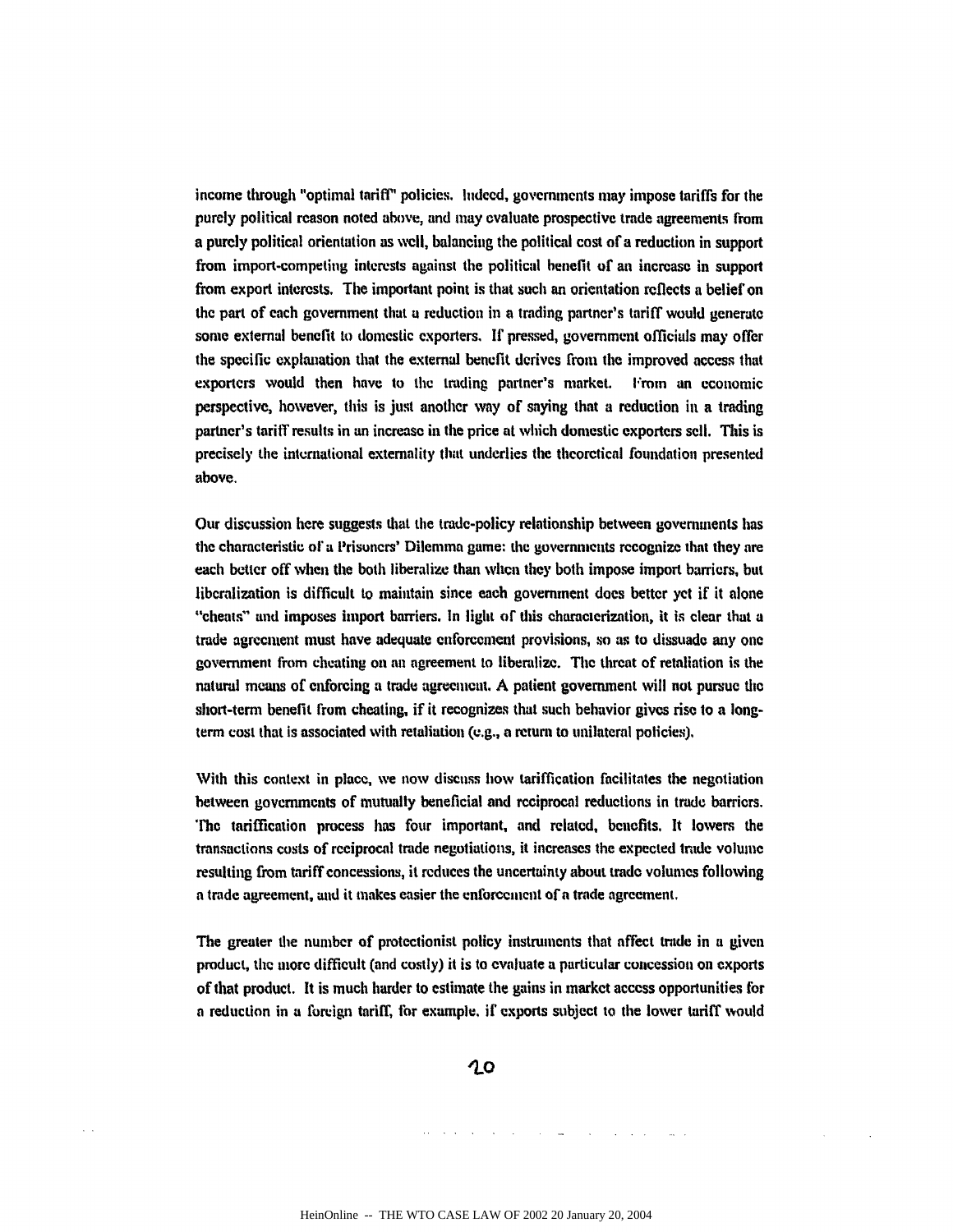also **be** subject to quotas, discriminatory domestic regulations, and other sorts of protcctivc measures. And if trade negotiators fhce greater costs in the evaluation of **loffers by** other nations, it is likely that fewer deals will **be** finalized in a given negotiating window.

Similarly, if a number of protectionist policy instruments can affect exports of a particular product, it becomes harder to have a high degree of confidence about the increased trade volume that will result from a **concession** on a particular instrument. Negotiators must worry that the apparent benefits of a tariff concession, for example, will **be** wiped out **by** unexpected consequences of some other protectionist instrument. Such possibilities reduce the expected increase in trade **volume** associated with concessions on tariffs or any other policy instrument and make them less valuable.

**A** firther point is that not all protectionist instruments **are** equally predictable as to their effects on trade volume. **A** conventional tariff is generally thought to have relatively more predictable effects than a quota, for example. With a **tariff,** exporters know exactly **how** much "tax" they must **pay** to enter a given market. They will still face uncertainty about that market due to the usual **Ihtcors** that affect market demand and supply, but at least the amount of protection is certain, **By** contrast, under a quota, exporters must worry that other supplier(s) will have the opportunity to fill **the** quota before them, or that the importing nation will allocate quota in a way that disadvantages them. These uncertainties are added to the usual demand and supply uncertainties. When trade negotiators are averse to risk associated with the volume of trade under **a** trade agreement, they will offer less to secure a given **expected volume of trade if the <u>uncertainty</u> about the** volume of trade is greater.

Finally, if trade-policy instruments are non-transparent, then the enflorcement of trade agreements is particularly difficult. Our discussion above emphasizes that trade-policy interactions between governments share characteristics with the Prisoners' Dilemma game. Each government makes a costly concession in order to **enjoy** the benefits of a reciprocal concession by the other. If governments' trade policies were difficult to observe, then each government would be tempted to (secretly) withdraw its concession. Cheating of this kind can undermine a mutually beneficial trade agreement between governments. Tariffication thus incilitates such agreements, since tariffs are transparent and cheating is accordingly more difficult.

 $\Delta\phi=0.1$ 

and the state of the state of the

**Allen Ave**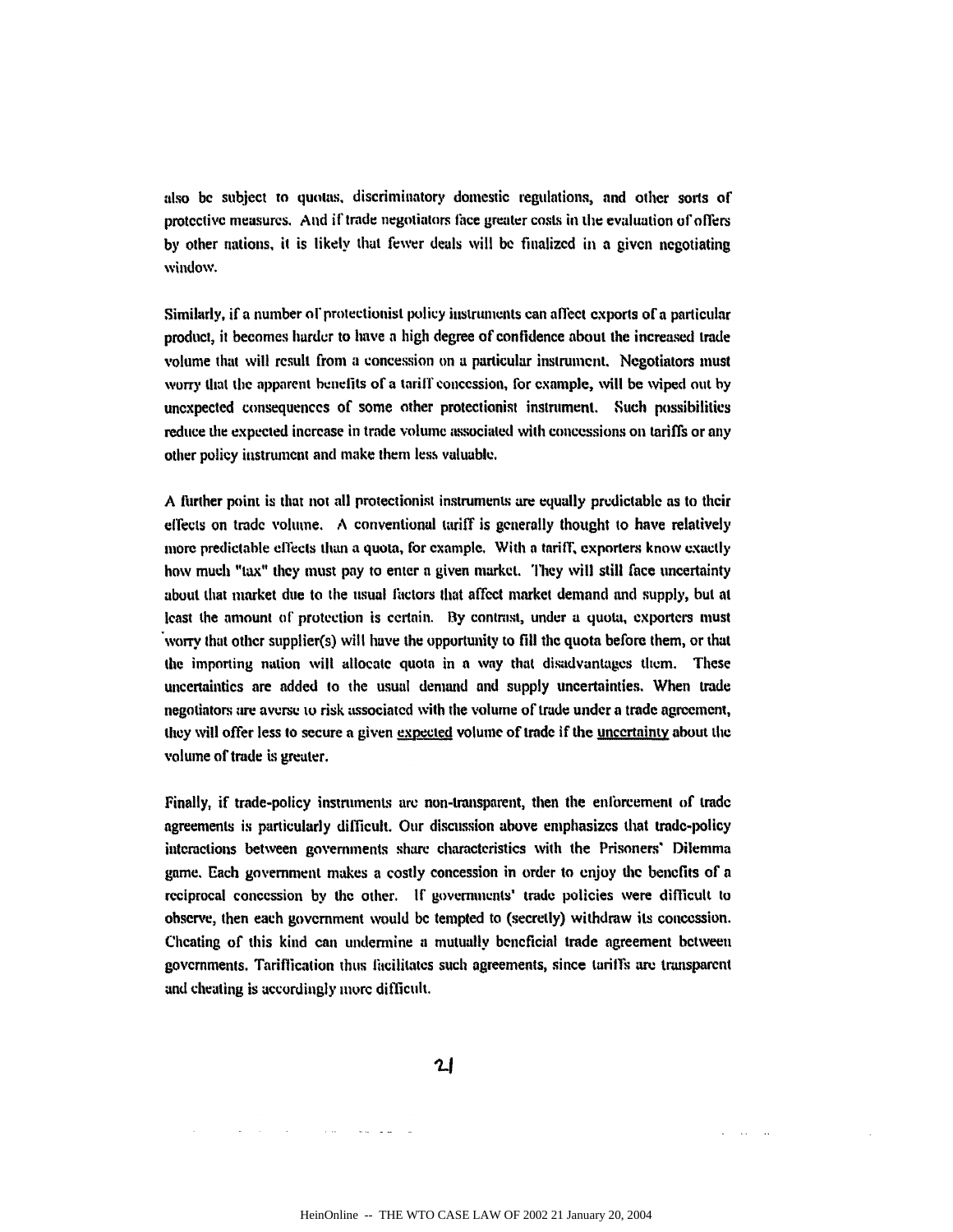For these reasons, it is in the mutual interest **of** parties to reciprocal trade negotiations to limit the number **of"** protectionist instruments in play as much as possible, and to channel protection into instruments that produce the least uncertainty about trading volume and the least opportunity for cheating. Tariffs are generally regardcd as relatively transparent and predictable, and so they are the natural choice as the favored protectionist instrument. These observations **go** far toward explaining some basic structural features of **the** original **GATT --** the fact that negotiations were Focused on tariffs and the Article **I** bindings, the presence of **a** general prohibition on quantitative restrictions in Article Xl, **and the** prohibition on discriminatory domestic regulations and taxes in Article **ii.**

The tariffication process under the Agriculture Agreement follows the same logic. **The** agricultural sector, certainly more so than most, **had** seen a proliferation of trade barriers beyond conventional tariffs. These barriers often resulted from **the** prevalence of agricultural price support and stabilization policies, and the need to insulate domestic markets from foreign price fluctuations if domestic targets were to **be** achieved. The proliferation **of** these barriers **--** the quantitative restrictions, variable levies, minimum import price systems, and the like **--** complicated market access negotiations in agriculture because they made it difficult to evaluate conventional tariff concessions, lessened the expected benefits of concessions on other policy instruments, increased the uncertainty associated with agricultural trade, and made enforcement more difficult. Tarillication addressed all of these problems.

#### **3.2.2** Factor **Two:** The Effect of **a** Tariffication Requirement on the Average Tariff Level

**If** Chile's price band system was truly problematic, why did Chile's trading partners not complain about it or raise the issue of tariffication explicitly during the Uruguay Round? Why, for that matter, did other nations with price band systems not tariffy their price bands or have discussions about the matter? We can only speculate as to the answer, but it is possible that tariffication may have resulted in higher average protection, and this prospect may have **led** trading partners to prefer that price bands remain in place.

The logic here is straightforward. One effect of the price band system was to reduce the variability of Chile's internal prices **by** insulating them from international price fluctuations outside of the price band. The rationale for such **a** system may lie in the fact that Chile's agricultural producers care not only about the average price that they receive,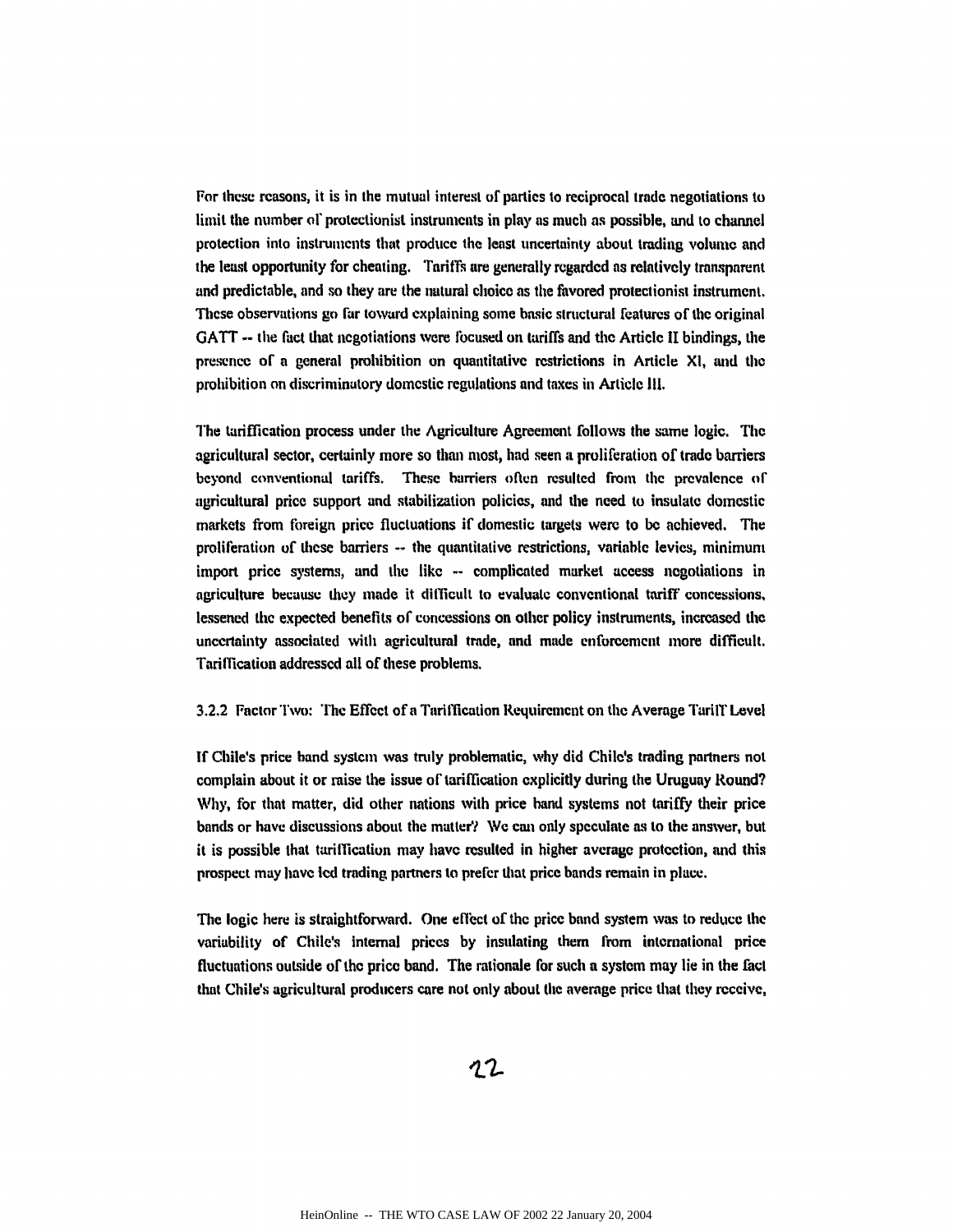but about its volatility **--** i.e., that **they** are risk averse and to some degree will sacrifice periods of high prices to avoid periods of low prices.

**If** that is correct, then agricultural producers **will be happy** to trade off some reduction in average prices received to reduce uncertainty about price. And if' political opposition exists to higher agricultural prices, the resulting political equilibrium may well entail some sort **of** device to reduce volatility, for which agricultural producers will **"pay"** in the form of lower average prices. One way to see the point is to imagine two different protectionist regimes **--** one with a fixed conventional tariff, and one with a **price** band. Let the tvo regimes **be** designed so that agricultural producers are indifferent between them. Thus, assuming risk aversion on the part of the agricultural producers, the price band system will produce lower prices on average. The domestic opponents of high agricultural prices will **likely** prefer the price band option for that reason, even if they are indifferent to price volatility themselves. Put differently, a price **band** system **--** with its reduced price volatility **--** may be Pareto optimal from a domestic political standpoint.

**If** the government is subsequently prohibited from maintaining a price band system and forced to substitute a conventional fixed tariff, the new domestic political equilibrium will **likely** involve a higher tariff on average. Intuitively, as agricultural producers are confronted with the prospect **of** greater price variability, their demand for protection will intensify. Assuming that domestic opponents of high agricultural prices are not themselves significantly harmed **by** greater price variability, the domestic political process might **be** expected to achieve a new equilibrium in which the fixed tariff is positioned above the average tariff under the price band system.

If **we** are right to this point, then it is conceivable that trading partners would prefer to allow the price hand system to persist rather than to he "tariffied," despite its disadvantages as noted carlier. Tariffication would raise the average degree of protection that they confront on their exports. and as a consequence tariffication would contribute **to** a lower expected export price (i.e., lower expected market access). But **Nve** also note that the price band system may **ampli1,** (exogenous) fluctuations in the prices that exporters receive. For **example,** when the export (i.e., world) price for a product is low, the price band system may call for **a** higher tariff, which works to further depress the export price. The rebate under the price band system when prices **are** high also tends to increase the net price received **by** foreign sellers. Tariffication may thus diminish the variability of the price at which exporters sell. An argument that trading partners are hurt **by** tariffication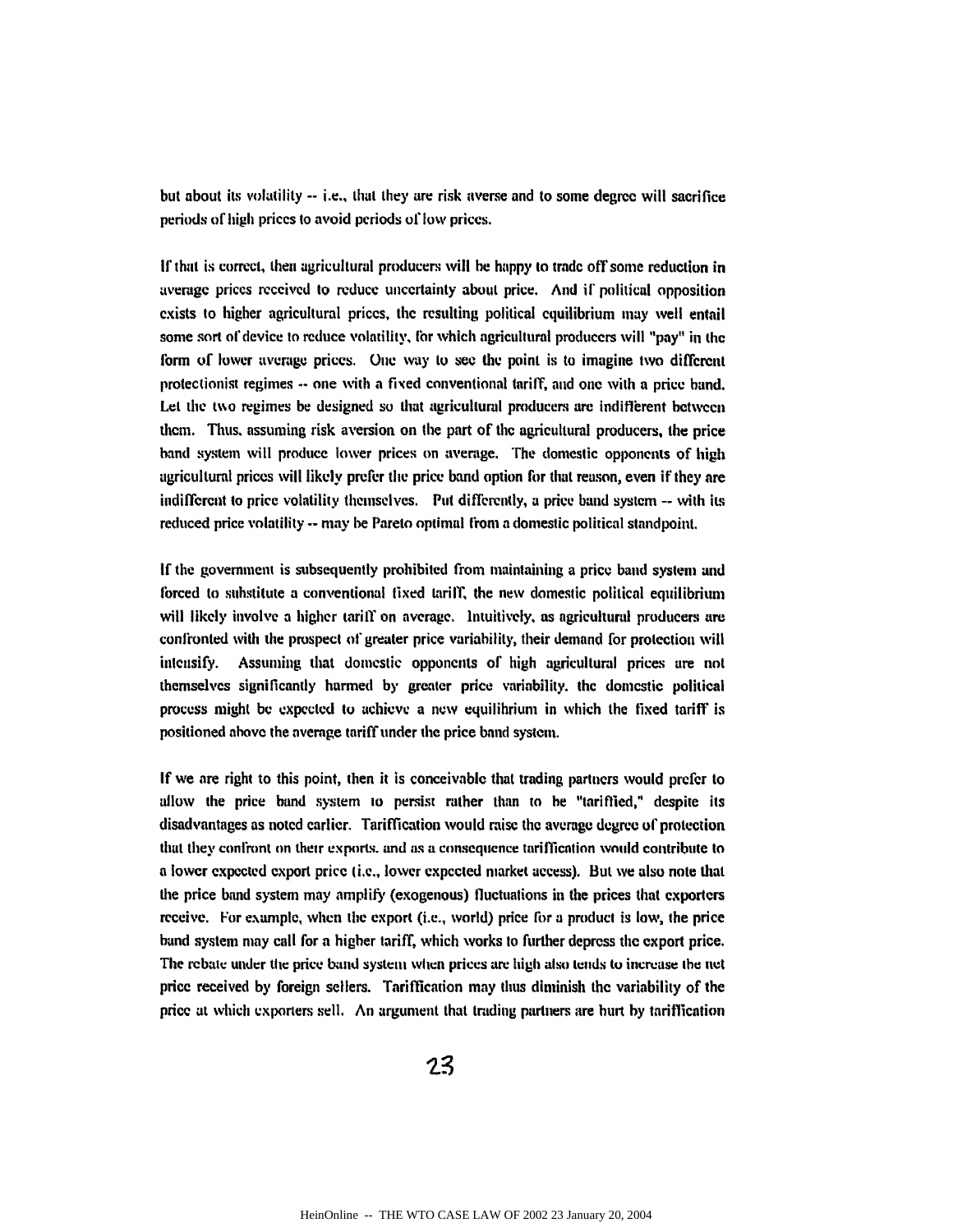thus turns on the proposition that the cost to exporters of any associated decrease in the average export price outweighs the benelit o'any associated reduction in the variability of export prices. This is more likely to hold if Chilean import-competing finns **are** more risk averse than are foreign exporters, or if the effects of Chile's price band on prices elsewhere is modest because Chile is a relatively small component **of** total demand..

#### **3.2.3** Summary of Implications

Our **discussion** in **the** preceding subsection raises the possibility that trading partners may **be** better off with the price band than without it. This possibility seems even more plausible when, as with the amended Chilean system, the importing nation makes clear that it will never exceed its Article **11** binding. Recall that Chile **had** bound its tariffs at **31.5** percent, but its applied **ad** valorem duty was only **7-8** percent. Even with the price band system, the total duty was usually less than **31.5** percent, and could never **be** higher after the law was mnended. **It** seems somewhat odd to condemn Chile under these circumstances when it **had** the right to impose a fixed **31.5** percent tariff if it wished, and **it** is difficult to imagine that the lack or "transparency **and** predictability" in the price band system could have done more to limit trade than a fixed tariff set at the level of the binding. Indeed, regardless of risk preferences, foreign exporters **are** better off facing tariffs that are variable over some range than a tariff that is fixed and set equal to the top value (i.e., the binding) of that range.

We are cognizant of the fact that, to some extent, this argument proves too much. First, if we are right that the level of trade protection will be less on average if **the** price band system is allowed to remain in place, why did Argentina bring **a** case? It must have expected to gain from the proceeding. It is possible to speculate **-** perhaps Argentine exporters are risk averse **and** expected that Chile would set a fixed tariff sufficiently below its binding to leave them better **off;** or perhaps Argentina expected to extract **some** settlement **by** filing a strategic suit. It is also possible that Argentina was motivated to challenge the law before its amendment clarified that the tariff would never exceed the binding, and for some reason felt obliged to continue the case even after the amendment was passed. But we do not know the answer to this question.

Second, the Chilean price band system is similar to classic variable levies, which were tarifficd in at least some cases during the Uruguay Round. **If** devices for reducing price volatility were on balance useful to the trading system because they facilitated **a** reduction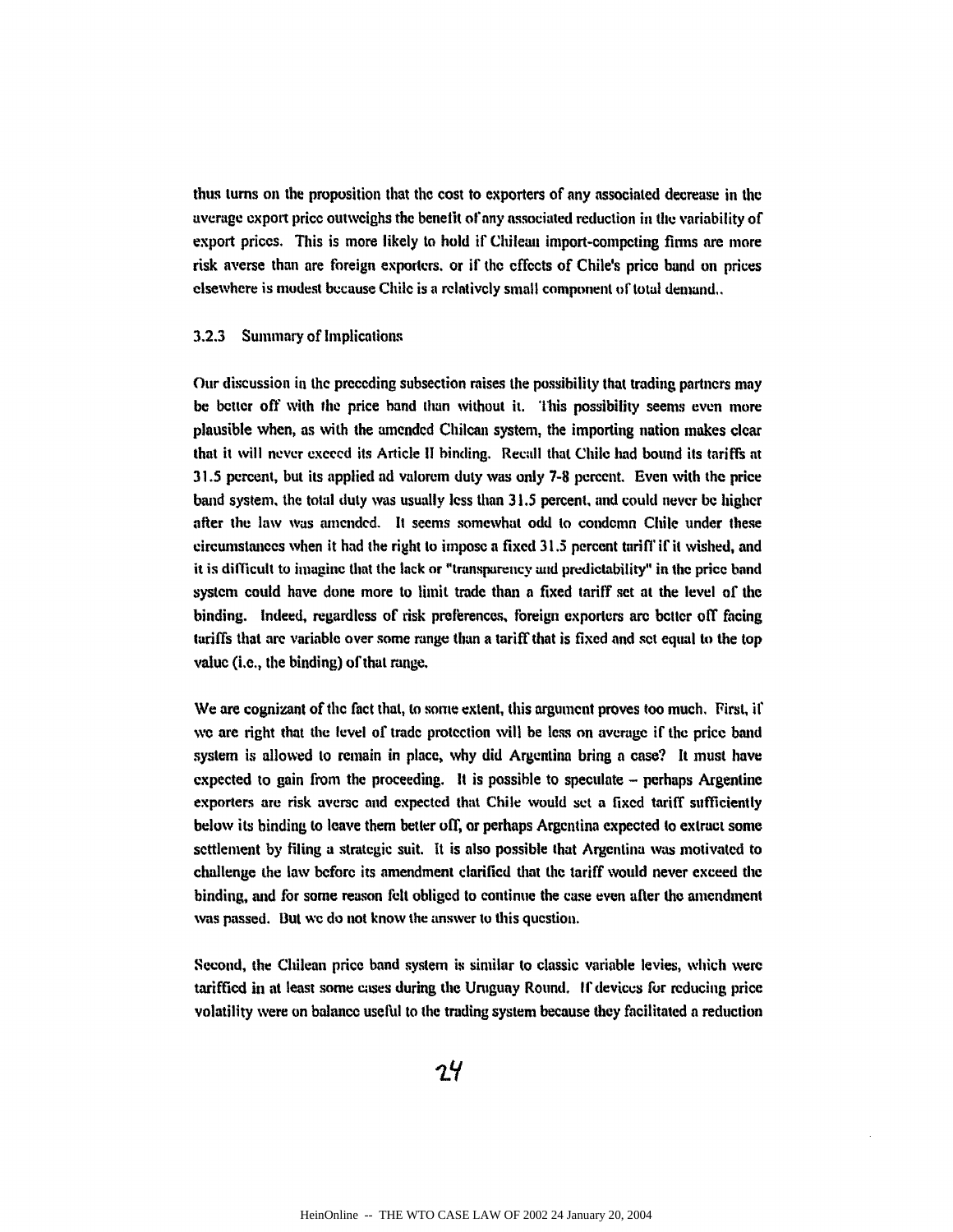in the average level of protection, vhy were any of these devices made subject to tariffication? In thinking about this question, it is useful to distinguish between transparent and non-transparent devices. Following our discussion above on **the** bencfits of' lariffication, **it** may **be** argued that non-transparent devices impede effective negotiations. Tariffication of such devices may thus facilitate mutually beneficial trade liberalization. Is the Chilean price band system "non-transparent?" Again, it is useful to contrast this system with a transparent tariff that is **set** at the binding. As long as it can **be** verified that the import tariffs called for under the price band system do not exceed **the** binding, the system is transparent in the sense that it can **be** verificd that the negotiated binding is not violated. From this perspective, a price band system that is capped at the negotiated binding captures the main benefits of tariflication while also providing trading partners with fiequent "gifls" of import tariffs that **arc** strictly below the binding. We may thus endorse the tariffication of non-transparent measures generally, yet still wonder about the wisdom of tariffying **a** price band system **that** includes a cap to ensure that the tariff binding is never exceeded.

#### 4. Conclusion

The Chilean price band system raised a difficult case from **a** legal perspective, **and an** intriguing set of issues **from** an economic perspective. On the **legal** side, Chile's position had some appealing elements. No WTO member had asked Chile to tariffy its price band system during the Uruguay Round, and other members **had** apparently retained their own price band systems. The lack of clear criteria in the Agriculture Agreement **lbr** determining which measures should be tariffied further buffered Chile's suggestion that shared understanding during the negotiation process should be the touchstone. Once Chile amended the system to ensure that total tariffs never exceeded its binding, it apparently brought itself into full compliance with what it fairly understood to be its obligations under the Agreement.

Argentina's position also had its strengths. The price band system surely bore considerable resemblance to enumerated measures in Article 4 of the Agriculture Agreement that **wcrc** tariffied, and it is thus reasonable to deem it "similar." Chile's system also **lacked** transparency in many respects, and no doubt frustrated trading partners who were unable to predict the variable levy with confidence.

**16"**

and a control

 $\sim 10^{-1}$  k  $^{-1}$